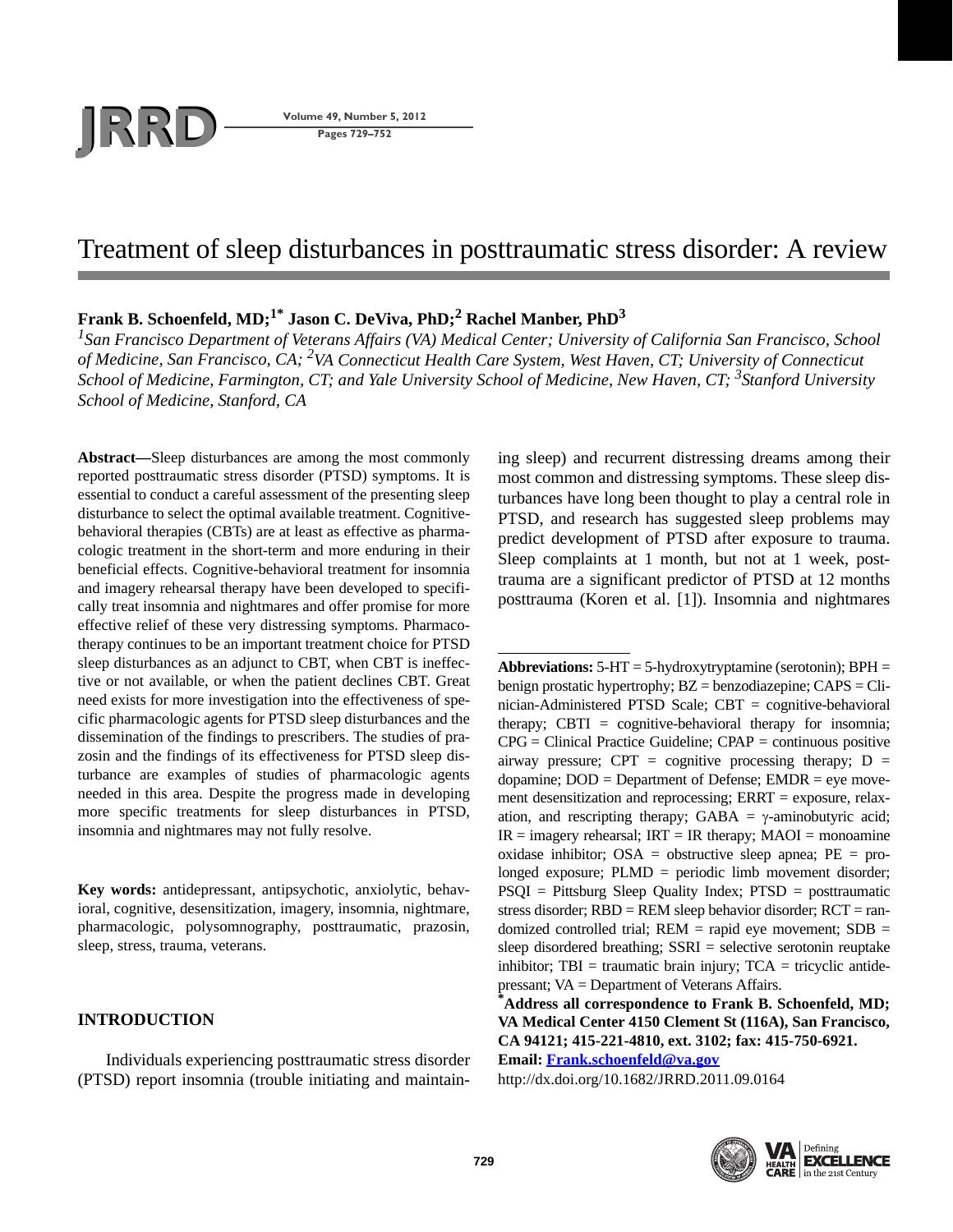during the first month following a traumatic event predict the development of PTSD, and the absence of these symptoms during this same period of time is a strong predictor of not developing PTSD (Harvey and Bryant [2]). These studies, based upon subjective reports, are supported by polysomnographic evidence that fragmented rapid eye movement (REM) sleep in the first month following a traumatic event is associated with the development of PTSD (Mellman et al. [3]).

"Sleep disruption is reported by 70–87% of people suffering from PTSD with a 48–60% increase in disturbed sleep compared to those who have been traumatized but do not have PTSD" (Maher et al. [4]). Nightmares were reported by 52 percent of veterans with PTSD compared with 5 percent of veterans without PTSD in a nationally representative sample of male Vietnam veterans (Neylan et al. [5]). The presence of nightmares has the strongest correlation with the diagnosis of PTSD, while problems with sleep onset are moderately correlated and difficulties maintaining sleep are weakly correlated with the diagnosis (Neylan et al. [5]). Currently, sleep disturbance is the second most common reason for referrals to mental health services following postdeployment screening of Operation Iraqi Freedom veterans.\* Untreated sleep symptoms can persist for years and intensify daytime PTSD symptoms and associated comorbid psychiatric problems (Germain et al. [6]) and, thus, may contribute to the poor clinical outcomes often observed in PTSD. Because sleep has a restorative function (Horne [7]) and affects emotional regulation (Walker [8]), poor sleep may affect the emotional processing of traumatic experiences (Maher et al. [4]). These factors emphasize the need for effective treatment interventions to minimize the impact sleep disturbance has upon people experiencing PTSD.

Studies using objective sleep measures find, compared with nondisabled control subjects, patients with PTSD have (1) greater REM density (frequency of rapid eye movements, characteristic of a dream state) (Kobayashi et al. [9]); (2) more frequent brief awakenings (less than 1 minute) across all stages of sleep, reflecting hyperarousal and possibly nonrestorative sleep (Breslau et al.

[10]); (3) a greater number of shifts from REM to lighter sleep per hour of sleep (Breslau et al. [10]), possibly resulting in nonrestorative sleep; and (4) decreased stage 4 (slow wave) sleep, the most restorative sleep stage (Neylan et al. [11]). A meta-analysis of 20 polysomnographic studies showed PTSD patients had more stage 1 sleep, less slow-wave sleep, and greater REM density than with people without PTSD (Kobayashi et al. [9]). However, polysomnography-based studies yielded inconsistent results with respect to other measures of sleep, such as sleep efficiency (percent of time asleep relative to time in bed), duration of awakenings, body movement during sleep, and time to the first REM episode among individuals with PTSD (Maher et al. [4]). Nonetheless, the extant literature on objectively measured sleep suggests that individuals with PTSD have fragmented and nonrestorative sleep. The findings from objective sleep measures help inform the clinician in selecting treatment modalities that have the capacity to enhance restorative sleep and to normalize the sleep-wake pattern.

The Department of Veterans Affairs (VA) and Department of Defense (DOD) *[VA/DOD Clinical Prac](VADODclinicalguidlines495.pdf)[tice Guideline for Management of Post-Traumatic Stress](VADODclinicalguidlines495.pdf)* [12] emphasizes the important role nightmares can play in PTSD-related insomnia. Nightmares classically associated with PTSD are characterized by a repetitive replay of the traumatic event. The more exact the replication, the more likely the nightmare will be repeated (Schreuder et al. [13]). Nightmares that replicate the traumatic event are thought to be a form of uncontrolled re-exposure and thus to contribute to the perpetuation of PTSD. Individuals with PTSD nightmares commonly awaken from the nightmare in an aroused emotional and physiological state. Holocaust survivors with significantly lower rates of dream recall when compared with nondisabled agematched control subjects were rated as well-adjusted, while survivors with similar rates of dream recall to control subjects were less well-adjusted (Kaminer and Lavie [14]). There is an increased risk of suicide for people experiencing nightmares. A Swedish study of suicide attempters found nightmares were associated with a fivefold increase in risk for high suicidality (Sjöström et al. [15]), and a large epidemiology study from Finland (Tanskanen et al. [16]) revealed a significantly increased risk of suicide for people reporting nightmares compared with those without nightmares. These findings suggest that nightmares play an important role in the perpetuation of PTSD symptoms and that the presence of nightmares can

<sup>\*</sup>Pigeon WR, Edinger JD, Epstein DR, Germain A, Haynes P, Martin JL, Mellman TA, Neylan TC, Raskind MA, Ross RJ, Woodward SW, Zayfert C. Report of the Meeting of the Expert Panel on Sleep Disturbance and Combat Trauma. Rochester (NY); 2010.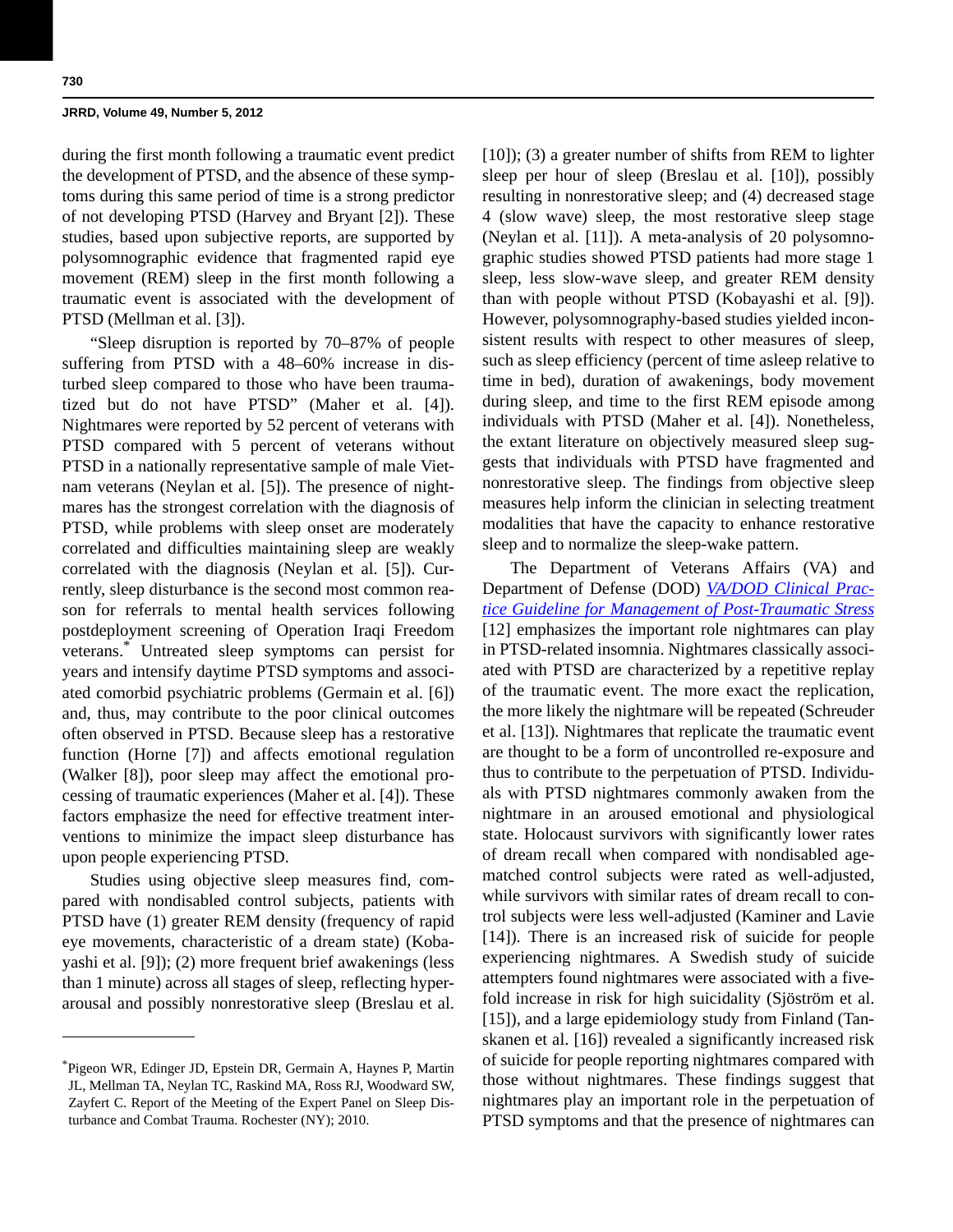be an indicator of more pronounced psychological dysfunction and distress.

The high frequency of sleep disturbances associated with PTSD and their potential role in the development and course of PTSD highlight the importance of improving sleep among individuals diagnosed with PTSD. In this article, we describe some of the primary sleep disturbances associated with PTSD, with a focus on nightmares and insomnia. We then apply a general model of the development and maintenance of insomnia to PTSDrelated sleep disturbance and examine evidence for the use of psychotherapy and pharmacotherapy to improve sleep among individuals diagnosed with PTSD, including those with other comorbidities.

## **METHODS**

Primary-source literature and secondary-source reviews were identified using MEDLINE®/PubMed® and Published International Literature on Traumatic Stress (PILOTS) databases. No time constraints were used. The searches were conducted between January 2011 and April 2012. The terms PTSD, stress and stress response, sleep disorder, sleep disturbance, and insomnia were cross-referenced with specific areas of inquiry, i.e., veterans, nightmares, cognitive behavioral therapy, imagery rehearsal, polysomnography, physiology, and drug or drug class. The "Discussion" section is based on the results of the studies reviewed, the VA/DOD Clinical Practice Guideline (CPG) for PTSD, the practice guidelines of the American Academy of Sleep Medicine, and the authors' direct professional experience and scientific investigations. Clinical trial outcomes are described in terms of response rates, statistical significance, and/or effect sizes. This review gives greater weight to controlled studies than to open clinical trials. Recommendations for treatment and conclusions are based on the weight of the evidence available in the scientific literature.

## **DISCUSSION**

## **Treatment of Sleep Disturbances in Posttraumatic Stress Disorder**

The optimal treatment interventions for PTSD relieve symptoms in the re-experiencing, avoidant/numbing, and arousal criteria. However, sleep disturbances often persist despite relief or moderation of other symptoms. As many as one-half of positive responders to PTSD treatment continue to have residual sleep disturbance\* (Zayfert and DeViva [17]). It is therefore important to thoroughly assess and treat sleep disturbances experienced by patients with PTSD. PTSD is commonly associated with comorbid disorders such as depression; substance abuse including alcohol, nicotine, and stimulants; anxiety; pain syndrome; and traumatic brain injury (TBI). Each of these conditions can contribute to disturbed sleep and must be taken into account when considering treatment choices. Though research indicates that treatment of sleep disturbance in the presence of comorbid conditions can be effective, the contribution of all comorbid diagnoses to sleep disturbance should be factored into the treatment plan of each individual patient.

## **Sleep Disorders Associated with Posttraumatic Stress Disorder**

Research shows that in addition to nightmares and distress about problems initiating and maintaining sleep (insomnia), patients with PTSD are more likely than the general population to have other sleep disorders. Before initiating treatment of insomnia and nightmares, it is important for providers to evaluate the possibility of other sleep disorders and refer patients to sleep specialists when indicated. We review here three sleep disorders that are common among patients with PTSD patients.

## *Periodic Limb Movement Disorder*

Periodic limb movement disorder (PLMD) is defined as sudden repetitive episodes of leg movement occurring on average 5 or more times per hour of sleep. The leg movements are most frequent during stages 1 and 2 of non-REM sleep. This disorder was found to be more common in Vietnam veterans with PTSD than Vietnam veterans without PTSD (Mellman et al. [18]). Other investigators have also found a high incidence of PLMD in Vietnam veterans (Brown and Boudewyns [19]). The primary agents used to treat PLMD, the direct dopamine (D) agonists, have a 90 percent rate of efficacy in randomized controlled trials (RCTs) (Hening et al. [20]).

<sup>\*</sup>Pigeon WR, Edinger JD, Epstein DR, Germain A, Haynes P, Martin JL, Mellman TA, Neylan TC, Raskind MA, Ross RJ, Woodward SW, Zayfert C. Report of the Meeting of the Expert Panel on Sleep Disturbance and Combat Trauma. Rochester (NY); 2010.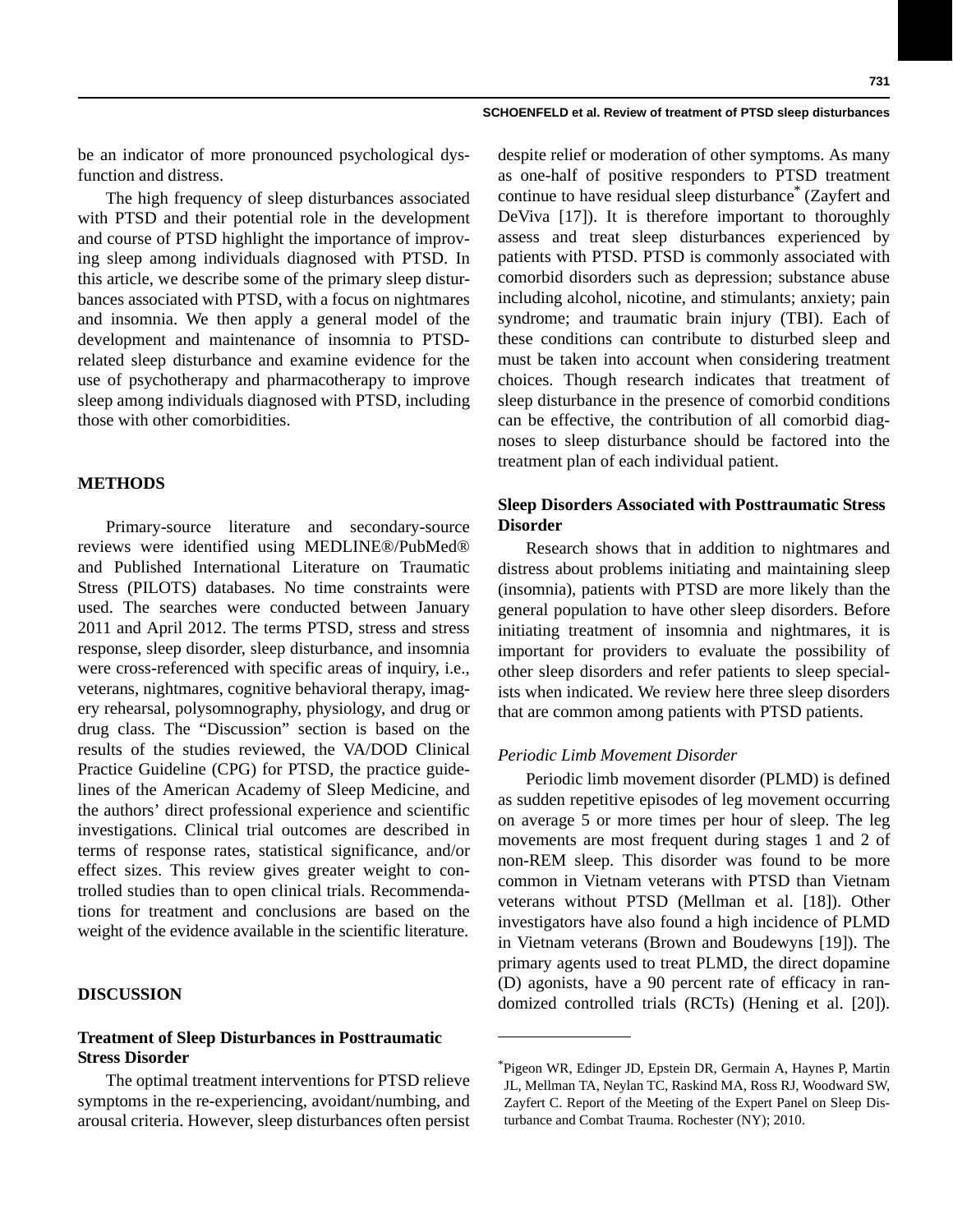However, little is known about the effects of D agonists upon patients with PTSD. Gabapentin has been given a class A recommendation for treating PLMD by the European Federation of Neurological Societies, and gabapentin enacarbil, a pro-drug of gabapentin with increased bioavailabilty, significantly reduced periodic limb movements and wake time (Winkelman et al. [21]). Bupropion has been found to be helpful in a small case series (Nofzinger et al. [22]) and may be considered as an alternative when D agonists or gabapentin are contraindicated or not well tolerated. It is important to note that medications frequently used to treat PTSD, such as selective serotonin reuptake inhibitors (SSRIs), venlafaxine (Yang et al. [23]), and tricyclic antidepressants (TCAs) (Cohrs et al. [24]), may induce or worsen PLMD.

## *Rapid Eye Movement Sleep Behavior Disorder*

The International Classification of Sleep Disorders lists the following minimal criteria for the diagnosis of REM Sleep Behavior Disorder (RBD): the presence of REM sleep without atonia on polysomnography and at least one of the following criteria: (1) sleep-related, injurious, potentially injurious, or disruptive behaviors by history (i.e., dream enactment behavior) and/or (2) abnormal REM sleep behavior documented during polysomnographic montoring. RBD is more common in older adults, with a mean age of onset from 50 to 65 years, and can be associated with and may precede neurodegenerative disorders, such as Parkinson disease, dementia with Lewy bodies, and multiple system atrophy (Boeve et al. [25]). However, in almost 50 percent of RBD cases, no brain lesion is observed (Olson et al. [26]). Individuals with the onset of RBD at age 50 and younger have a significantly higher frequency of psychiatric diagnoses and antidepressant use compared with non-RBD control subjects (Thomas et al. [27]). Antidepressant use may contribute to the development of RBD. Monoamine oxidase inhibitors (MAOIs) and TCAs have been reported to induce RBD (Thomas et al. [27]), and a systematic polysomnographic study found selective serotonergic reuptake antidepressants and venlafaxine to increase electromyogram tonic activity in REM sleep compared with control subjects (Winkelman and James [28]). It has been proposed that individuals with PTSD have a higher prevalence of RBD (Husain et al. [29]) and that this may contribute to the acting out of dreams sometimes observed in this population (Ross et al. [30]). No RCT of drug treatment for RBD has been reported. Clonazepam

was found to be effective in one study with 87 percent complete or partial responders (Olson et al. [26]). However, overall limited evidence exists of the efficacy of benzodiazepines for this disorder.\* Melatonin has "also shown efficacy alone or in combination with clonazepam" (Boeve et al. [31]).

## *Sleep Disordered Breathing*

 Obstructive sleep apnea (OSA) is a common form of sleep disordered breathing (SDB), with a prevalence of 3 to 7 percent in men and 2 to 5 percent in women (Lurie [32]). Risks for OSA include obesity, male sex, and older age (Lurie [32]). A VA study of 4,060,504 unique cases identified 118,105 cases of sleep apnea (2.9 percent of the VA sample) (Sharafkhaneh et al. [33]). PTSD was found to be comorbid in 11.9 percent of the sleep apnea patients, while the current prevalence of PTSD in the VA population as a whole is 8.4 percent. However, a large community sample of young adults did not find higher prevalence of SDB in individuals with PTSD compared with control subjects (Breslau et al. [10]). Nonetheless, a conservative approach dictates that SDB be considered during an evaluation of sleep disturbance in PTSD. There is some evidence that successful treatment of SDB can improve PTSD symptoms. A retrospective study of 15 individuals with SDB and PTSD treated with continuous positive airway pressure (CPAP) therapy revealed a 75 percent improvement in nightmares and overall PTSD symptoms (Krakow et al. [34]). A second study found that, although PTSD patients were less likely to adhere to recommendations concerning use of CPAP, patients with PTSD who did adhere to CPAP treatment reported decreased nightmares and improved sleep (El-Solh et al. [35]). A detailed case study of a patient with SDB and PTSD treated with CPAP, with polysomnography to examine sleep architecture, demonstrated normalization of sleep architecture. There was also a dramatic improvement in nightmare frequency and intensity as well as a decreased startle response (Youakim et al. [36]). Our clinical experience suggests that some veterans with OSA do not tolerate CPAP because of association with gas masks and that attention to this issue may enhance adherence.

<sup>\*</sup>Pigeon WR, Edinger JD, Epstein DR, Germain A, Haynes P, Martin JL, Mellman TA, Neylan TC, Raskind MA, Ross RJ, Woodward SW, Zayfert C. Report of the Meeting of the Expert Panel on Sleep Disturbance and Combat Trauma. Rochester (NY); 2010.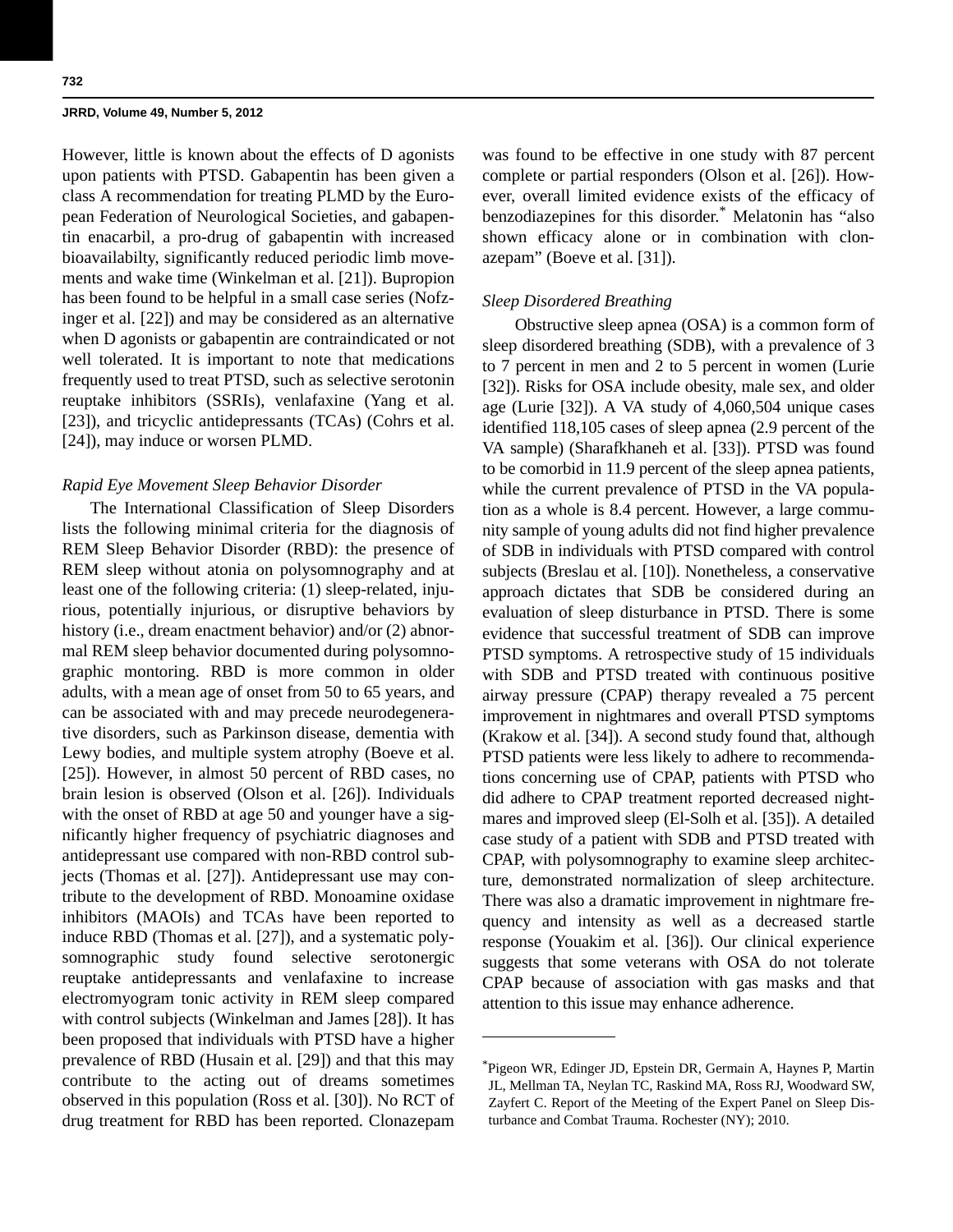If any of the previous sleep disorders have been diagnosed, it is recommended that providers first treat that sleep disorder and determine whether the treatment resolves the disorder and the overall sleep disturbance. If, despite this targeted treatment approach, a PTSD-related sleep disturbance (insomnia and/or nightmares) persists, it is recommended that providers proceed by adding a nonpharmacologic treatment for the specific sleep disturbance. Nonpharmacologic treatment is the first-line choice for PTSD-related sleep disturbance and is less likely to aggravate the identified sleep disorder than a pharmacologic approach. If nonpharmacologic treatment is not effective, pharmacologic treatment can be considered. Because certain pharmacologic agents used for the treatment of PTSD can aggravate PLMD and RBD, they need to be used with caution when these conditions co-occur.

## **Nonpharmacologic Treatments of Insomnia and Nightmares in Posttraumatic Stress Disorder**

Traditionally, insomnia symptoms have been conceptualized as part of the overall syndrome of posttraumatic symptoms, and therefore, providers generally presumed that as posttraumatic symptoms improved so too would sleep. However, research indicates that although traumafocused therapies improve sleep in some cases, sleep problems often do not remit after otherwise successful treatment of posttraumatic symptoms (Belleville et al. [37], Zayfert and DeViva [17]). The simplest explanation for this is based on a well-accepted model of the development and maintenance of insomnia by Spielman and colleagues (Spielman et al. [38]). The Spielman model hypothesizes that individuals differ in their level of predisposition toward developing insomnia (e.g., overall arousability). Precipitating factors, such as environmental stressors or medical conditions, interact with predisposing factors and produce short-term (acute) sleep disturbance. Over time, an individual's responses to disturbed sleep may serve to maintain it, even after the initial precipitants have been diminished or resolved. Examples of such maladaptive responses, referred to in the Spielman model as perpetuating factors, include spending excessive time in bed awake while "trying to sleep" or engaging in nonsleep activities while in bed. Sleep may be impaired further by the development of conditioned relationships between the bed and responses that are incompatible with sleep, such as wakefulness or elevated anxiety (Perlis et al. [39]).

Trauma is often associated with nightmares and leads to high levels of general arousal and/or excessive vigilance at night, all of which can precipitate sleep problems. Trauma that occurs in the bed, bedroom, or darkness may cause a conditioned fear response in the sleep setting, which is incompatible with sleep (Zayfert and DeViva [17]). For example, the experience of nighttime combat during a military deployment or being awoken in the middle of the night during childhood by an abuser may associate the sleep setting with arousal and promote hypervigilance before and during sleep. If individuals with PTSD spend long amounts of time in bed awake, they may re-experience trauma, ruminate, or try to remain vigilant to their environment, all of which are incompatible with sleep and can result in conditioned arousal associated with the sleep environment. Posttraumatic precipitating factors may resolve with successful treatment of PTSD; however, maladaptive sleep-related perpetuating behaviors, such as going to bed very early or napping to "catch up" on lost sleep, may not resolve and may maintain insomnia. It is also possible that standard treatments for PTSD may not sufficiently reduce arousal in the bed or adequately address beliefs about the consequences of poor sleep, and these factors can continue to perpetuate sleep problems. Given the potential effects of perpetuating factors on sleep, it is a realistic possibility that individuals with PTSD who complete and respond well to treatment for PTSD symptoms may still experience poor sleep. Therefore, the next section will examine the effects of trauma-focused and sleep-focused interventions on the sleep of individuals with PTSD.

## *Trauma-Focused Cognitive-Behavioral Therapy for Posttraumatic Stress Disorder*

 The VA/DOD CPG [12] and the International Society for Traumatic Stress Studies (Foa et al. [40]) list trauma-focused cognitive-behavioral therapies (CBTs) as first-line options for the treatment of PTSD. The DOD and VA have recently begun national dissemination projects to train large numbers of clinicians in prolonged exposure (PE) therapy and cognitive processing therapy (CPT) for PTSD, and these treatments have become widely available throughout the federal system for Active Duty military and veterans. These treatments contain different combinations of direct engagement with memories of traumatic events (PE through processing after imaginal exposure and CPT through a written account) and challenging of maladaptive beliefs associated with trauma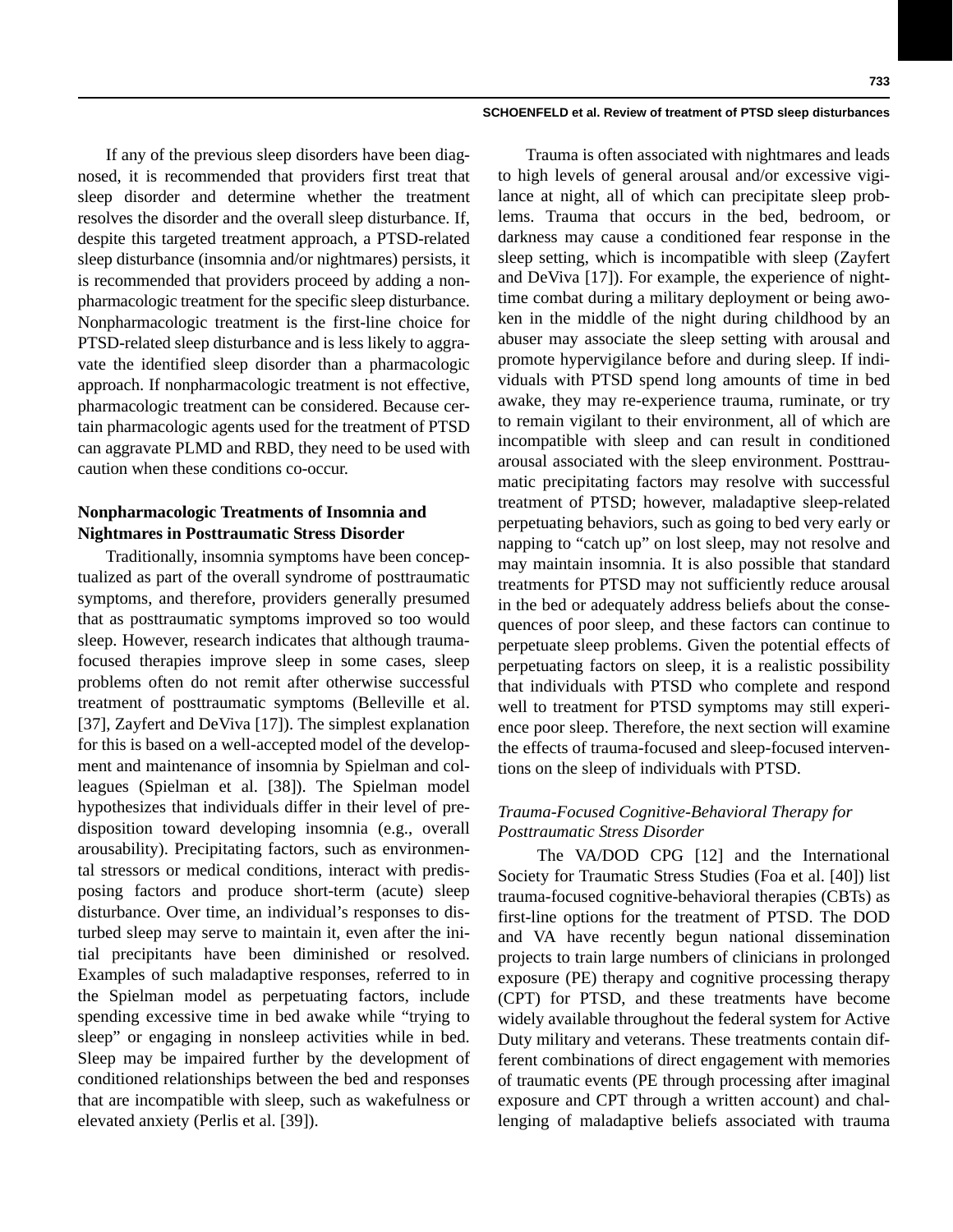(PE through postimaginal exposure processing and CPT through systematic identification and restructuring of those beliefs). Both PE and CPT have significant empirical support for use in the treatment of PTSD (Foa et al. [40]).

Most studies of CBT for PTSD report treatment effects on overall PTSD symptom levels. A few studies have reported the effects of trauma-focused CBT on sleep, and the results are varied. These studies generally conclude that, despite an absence of interventions specifically targeting sleep, trauma-focused CBT is generally associated with improvements in sleep. Some studies have found that over half of patients completing traumafocused CBT also experienced significant improvement in sleep (Cooper and Clum [41], Zayfert and DeViva [17]), though one other study found that only 30 percent of patients no longer reported sleep problems after treatment completion (Belleville et al. [37]). One study comparing the effects of CPT and PE on sleep found that both interventions resulted in significant improvements in sleep, though posttreatment assessment means were above an established cutoff for poor sleep quality in both conditions (Galovski et al. [42]). In a study of female rape victims with PTSD, CBT resulted in remission of PTSD symptoms, which was associated with a reduction of heart rate variability (indicator of sympathetic activity) during REM sleep (Nishith et al. [43]). Zayfert and DeViva [17] found that disturbed sleep and anger problems are the two most frequently reported residual symptoms following successful treatment of PTSD. Zayfert and DeViva also found that trauma-focused CBT was associated with a large decrease in nightmares and that of the patients who reported continued sleep problems after treatment, less than a quarter were still reporting nightmares of sufficient severity to be coded as a clinical symptom.

It is not clear why some patients' sleep problems persist after trauma-focused CBT. As noted previously, it is possible that these patients develop maladaptive patterns of thinking or behavior that interfere with sleep and perpetuate the sleep problems even after such precipitating factors as nightmares and hypervigilance have decreased (Spielman et al. [38], DeViva et al. [44]). Patients may get into a pattern of giving themselves long periods of time in bed, thus increasing the likelihood of lying in bed awake. Patients may also nap in the day to "catch up" and as a consequence decrease their sleep drive, resulting in longer sleep-onset latency at bedtime. In other words, in these cases, insomnia becomes a comorbid disorder that may require specific treatment. A second possibility is that general arousal level does not decrease despite decreases in re-experiencing and avoidance. Zayfert and DeViva [17] found that hyperarousal symptoms were more likely to be present after completion of traumafocused CBT than avoidance or re-experiencing symptoms. Baseline arousal, and also physiological response to external stimuli, may remain high after other symptoms have decreased or remitted, and that arousal could interfere with sleep.

It is also possible that the specific circumstances of the traumatic event may have caused conditioned arousal to the bed, the bedroom, or darkness, and these conditioned relationships may not have been addressed by trauma-focused treatment. A therapist providing exposure therapy may not inquire about sleep-related avoidance behaviors such as leaving the lights on in the bedroom at night and therefore may miss sleep-related stimuli when constructing an in vivo exposure hierarchy. Similarly, a therapist providing cognitive therapy may not assess beliefs about the safety of the sleep setting. A fourth possibility is that a sustained pattern of waking in an agitated state from nightmares or chronic fear of loss of vigilance results in a fear of sleep itself that increases arousal in the sleep setting and interferes with sleep (Zayfert and DeViva [17]). Fear of the loss of vigilance may also lead to additional safety behaviors that are incompatible with sleep, such as sleeping during daylight hours when others are awake and trying to "stand guard" at night when the rest of the household is sleeping and vulnerable.

## *Eye Movement Desensitization and Reprocessing*

Eye movement desensitization and reprocessing (EMDR) has demonstrated efficacy in the treatment of PTSD based on numerous treatment studies with medium to large effect sizes. The EMDR protocol includes saccadic eye movement tracking across the patient's visual field for a period of 20 s while the patient holds disturbing sensations and negative cognitions. EMDR incorporates validated components of other CBT modalities including exposure, cognitive restructuring, and processing of emotional responses to trauma cues. A review of dismantling studies of EMDR concluded that alternate stimuli can be substituted for the eye movement component with comparable treatment outcomes, and bilateral stimulation does not significantly influence treatment outcome (Spates and Koch [45]). Despite questions related to the role of eye movement, there is evidence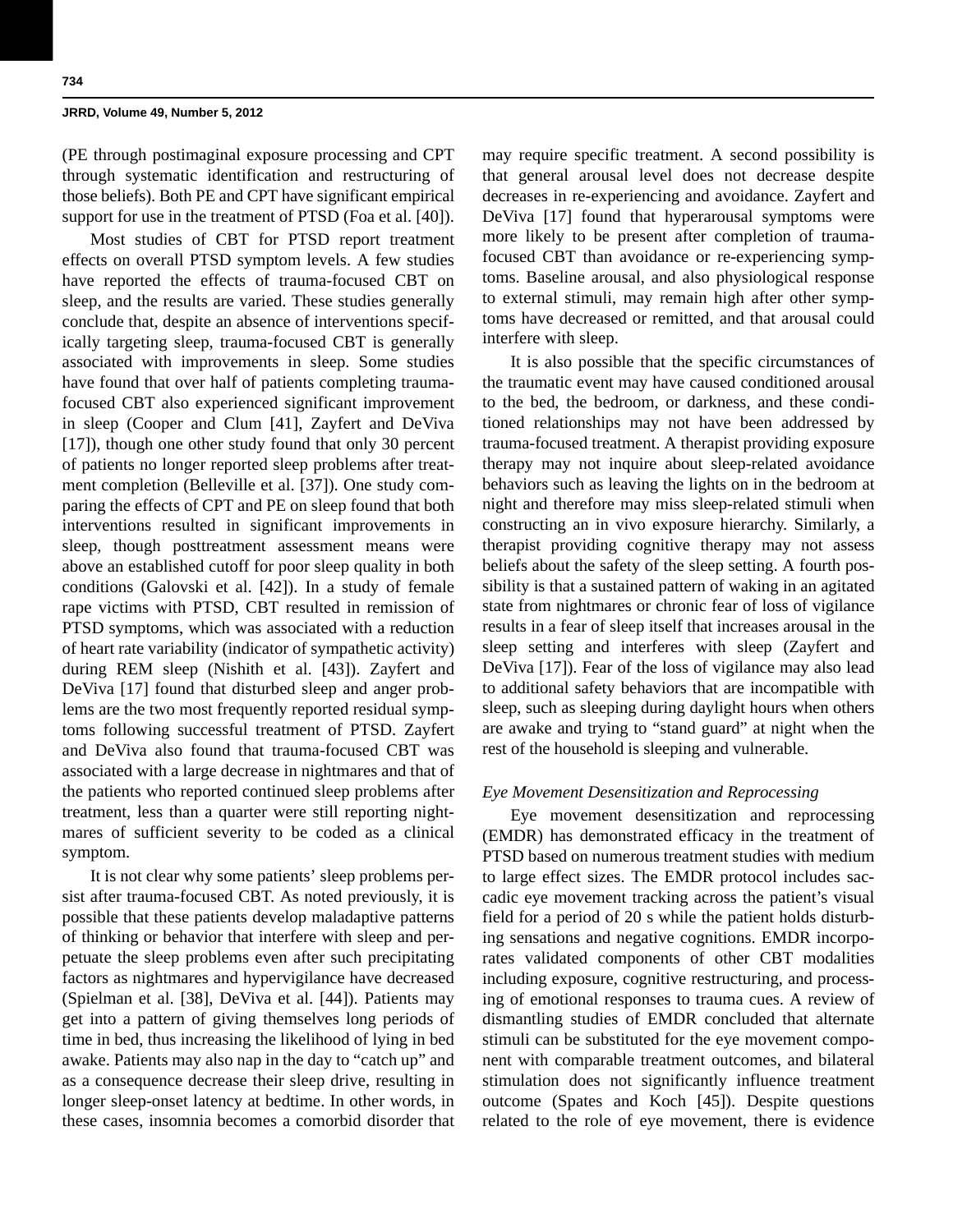supporting the efficacy of the EMDR package in the treatment of PTSD, and both the DOD and VA [12] and the International Society for Traumatic Stress Studies (Foa et al. [40]) list EMDR as a first-line option for the treatment of PTSD. There has been little focus on the effect EMDR has on sleep disturbance in PTSD. One study employing polysomnography to examine EMDR's effect on sleep in seven PTSD patients revealed significantly increased sleep efficiency and reduced wake time following sleep onset (Raboni et al. [46]).

## *Imagery Rehearsal for Nightmares in Posttraumatic Stress Disorder*

The high prevalence of nightmares experienced by individuals with PTSD has prompted the application of imagery rehearsal (IR), initially developed to treat chronic nightmares in the general population, to individuals with PTSD (Krakow and Zadra [47]). There are numerous imagery-based protocols for reducing traumarelated nightmares, and these treatments generally include the patient choosing a repetitive distressing nightmare, changing some detail of that nightmare, and rehearsing the new version of the nightmare regularly (Gehrman and Harb [48]). IR can be administered in group or individual format.

IR has proven to be effective for the treatment of chronic nightmares in trauma survivors. Several studies have examined IR provided in a group format. In two separate studies, Krakow and colleagues (Krakow et al. [49–50]) provided three sessions of imagery rehearsal therapy (IRT), a specific IR protocol with the instruction to "change the nightmare in any way you wish" (Krakow et al. [49], p. 594). Both studies reported reduced frequency of nightmares, improved sleep quality, and decreased levels of PTSD symptoms. Forbes et al. provided six 90-minute individual sessions of IR, which was presented to participants as including their making "changes that promote mastery or control" [51] (p. 436) to their nightmares, to a sample of 12 Vietnam veterans with PTSD. This IR intervention resulted in decreases in the frequency of the target nightmare, PTSD symptom severity, and depression. Nappi et al. retrospectively examined records of veterans who completed five sessions of IR in which "therapists guided veterans in writing a highly detailed, vivid, and creative alternative ending [to the target nightmare] that did not elicit negative affect or include distressing content from the target nightmare" [52] (p. 239). The treatment, provided in group

or individual format, was associated with decreases in nightmare frequency and PTSD symptoms, as well as a significant decrease on one measure of insomnia severity. Lu et al. [53] provided group IR based on the Forbes et al. [51] protocol to a sample of 17 male veterans and found no posttreatment effects on nightmares or PTSD symptoms. However, total nights with trauma-related nightmares decreased at 3- and 6-month follow-up points compared with pretreatment, and PTSD symptoms decreased at the 3-month follow-up in the intent-to-treat sample. A large RCT compared IR, based on the treatment protocol used by Forbes et al. [51], to education and relaxation alone in a sample of 124 Vietnam veterans with chronic, severe PTSD. No differences between treatment and control groups were found in the intent-to-treat analysis in nightmare frequency, sleep quality, or PTSD symptoms (Cook et al. [54]).

The exact mechanism of change in IR is unclear. The most common explanation for its efficacy is that it promotes mastery of the content and images of the nightmare. Though instructions for IR vary widely, the general message that most protocols appear to convey is that patients should select a change to their target nightmare that decreases the negative content or changes the negative ending of the dream (Davis and Wright [55], Gehrman and Harb [48], Nappi et al. [52]), though there are protocols that specifically do not provide guidance on how to change the nightmare (Moore and Krakow [56]). "Mastery of the nightmare" is not a clearly defined construct, but appears to include two components: the recognition of an alternative ending for the nightmare that contains fewer negative connotations about the patient or the world in general, and a decrease in distress related to the nightmare. It should be noted that in one common protocol for exposure therapy for PTSD, one of the stated mechanisms of imaginal exposure (as told to the patient during presentation of treatment rationale) is promoting a sense of self-control and competence in relation to the trauma memory (Foa et al. [57]).

Another explanation for the efficacy of IR is that it facilitates exposure to the nightmare content. Research has indicated that simple *systematic desensitization*, without any change made to content, is helpful in reducing nightmare frequency (Cellucci and Lawrence [58]) and nightmare intensity (Miller and DiPilato [59]). In systematic desensitization protocols, the participant creates a hierarchy of distressing nightmare scenes, is taught relaxation, and then imagines the nightmares in the hierarchy (starting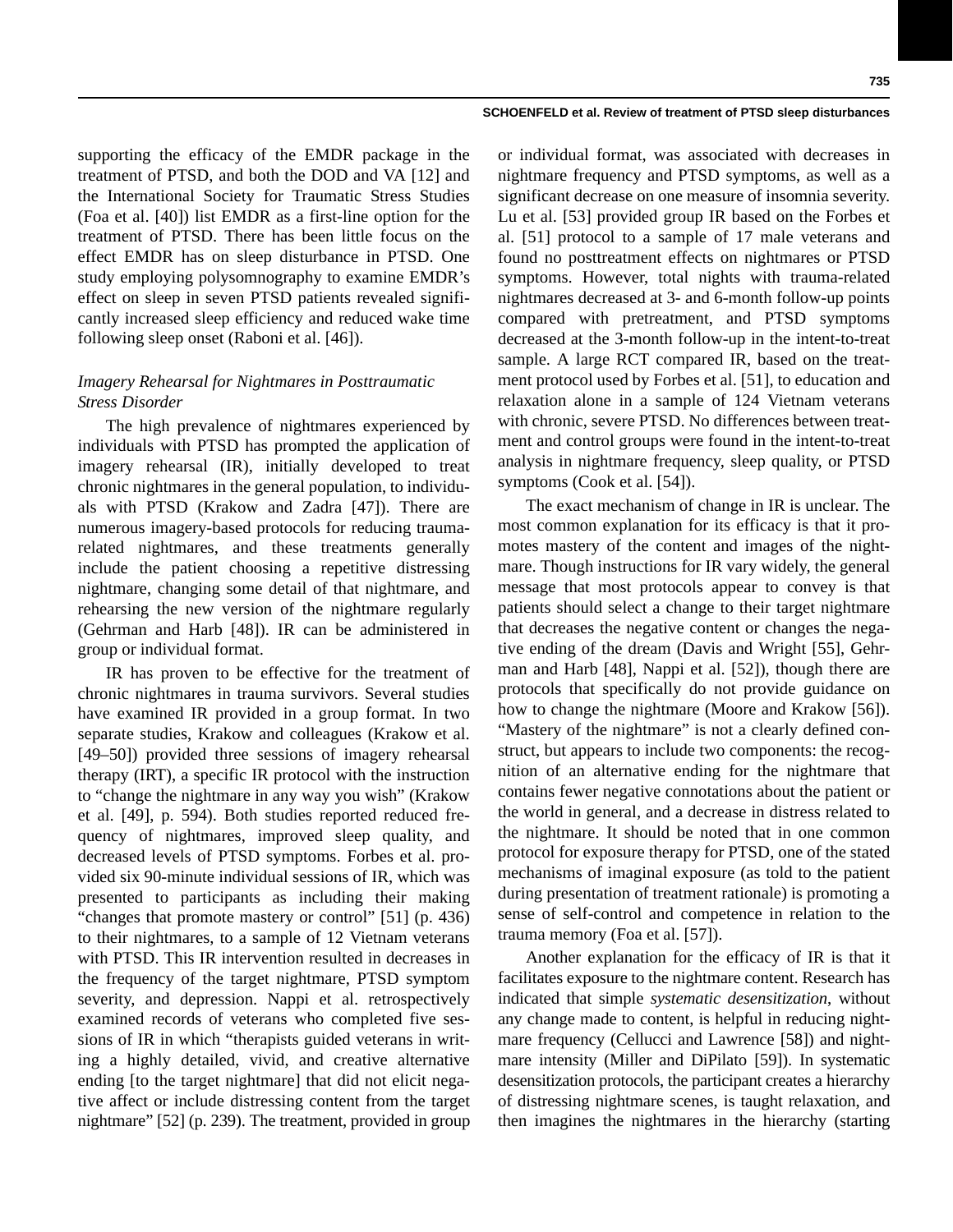with the least distressing nightmare), using relaxation whenever anxiety increases. Systematic desensitization has generally been investigated in participants with nightmare disorder but not specifically with PTSD-related nightmares. One study compared desensitization to IR and found no significant differences in effects on nightmare frequency but found that systematic desensitization resulted in a significant decrease in severity of emotions present when waking up from a nightmare while IR did not (Kellner et al. [60]). Though some IR protocols specifically attempt to minimize exposure, Gehrman and Harb [48] have pointed out that rehearsing a changed nightmare script still likely entails some imaginal exposure to the original distressing nightmare content.

It is also possible that IR of trauma-related nightmares facilitates changes in beliefs and meaning associated with the traumatic event. As noted previously, some protocols focus on specific trauma-related themes that are identified in the nightmares or emphasized in traumafocused treatments (Davis and Wright [55], Swanson et al. [61]). The imagery rescripting and rehearsal procedures used to treat nightmares share some similarities with imagery rescripting and reprocessing treatments for trauma-related intrusive memories, and imagery rescripting and reprocessing is generally viewed as an imagerybased cognitive therapy (Grunert et al. [62], Smucker and Niederee [63]).

The Standards of Practice Committee of the American Academy of Sleep Medicine gave a Level A rating to "imagery rehearsal therapy," which appeared to include protocols by Krakow and colleagues (e.g., Krakow et al. [64]) as well as Forbes et al. [51] for the treatment of nightmare disorder (Aurora et al. [65]), and noted that "IRT appears to be effective in the management of nightmares exhibited in patients with PTSD as well as idiopathic nightmares" (p. 395). In published studies, IR protocols tend to be associated with improvements in nightmare frequency and intensity as well as PTSD symptoms. However, study samples sometimes include participants with nightmares who do not meet diagnostic criteria for PTSD, and most studies include, at best, waitlist control subjects (Nappi et al. [66]). Specific protocols appear to vary widely, and posttreatment scores on measures of PTSD symptoms and sleep problems often remain at clinically significant levels.

## *Cognitive-Behavioral Therapy for Insomnia*

Nonpharmacologic, cognitive-behavioral interventions for the treatment of late-life insomnia have been found to be equal or superior to treatment with hypnotic pharmacologic agents alone or when combined with pharmacologic agents after 8 weeks of treatment and have longer-lasting benefits for up to 24 months following discontinuation of therapy (Morin et al. [67]). Two meta-analytic studies examining the effects of nonpharmacologic treatments on a combined 3,640 subjects with insomnia in the general population demonstrated significant benefit in measures of sleep continuity and subjective quality of sleep in both the short- and long-term (mean follow-up duration 6 months) (Morin et al. [68], Murtagh and Greenwood [69]). In the 2008 practice guideline of the American Academy of Sleep Medicine (Schutte-Rodin et al. [70]), it was recommended that cognitive-behavioral therapy for insomnia (CBTI) be considered effective in the treatment of insomnia, whether that insomnia appears to be "primary" in nature (i.e., unrelated to any other medical or psychiatric condition) or whether it appears to have been initially caused by, or appears to be maintained by, another medical or psychological condition.

CBTI comprises a combination of cognitive and behavioral techniques. *Stimulus control therapy* aims to eliminate conditioned arousal and strengthen the association between bed and sleep. It instructs patients to (1) go to bed only when sleepy, (2) maintain a consistent wake time, (3) get out of bed when unable to sleep, (4) use the bed only for sleep and sex, and (5) avoid napping. *Sleep restriction therapy* aims to consolidate sleep and increase the sleep drive. It instructs patients to decrease and then gradually increase allowed time in bed. *Relaxation training* (progressive muscle relaxation and diaphragmatic breathing exercises) aims to decrease arousal and promote relaxation. *Cognitive restructuring* identifies and modifies negative attitudes and beliefs about sleep and cognitions that interfere with adherence. *Sleep hygiene instructions* aim to eliminate sleep-interfering habits, such as minimizing consumption of substances that interfere with sleep (e.g., caffeine, nicotine, alcohol, and large meals close to or during the sleep period) and ensuring the sleep environment is conducive to sleep (dark, quiet, comfortable, and safe). In addition to the strong evidence in support of the combination of these therapy components, there is significant empirical support for the use of stimulus control and sleep restriction as monotherapies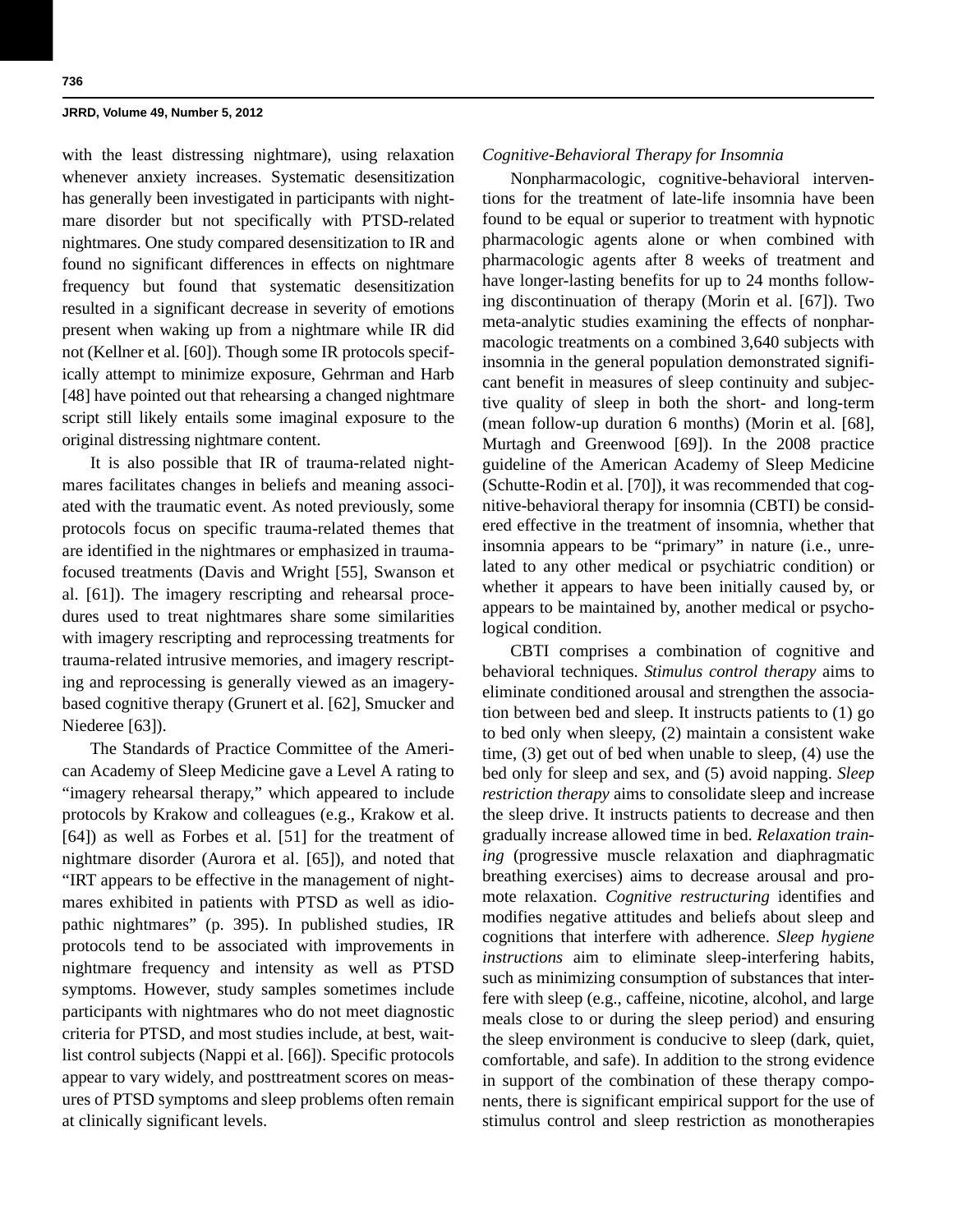(Morin et al. [71]). Evidence for relaxation and sleep hygiene as single components is weak, and the efficacy of cognitive therapy alone has not been tested.

Research of the efficacy of CBTI in PTSD is in its early stages. DeViva et al. [44] found modest positive results providing a version of CBTI adapted to PTSDrelated sleep problems to a small clinical sample of patients who had already completed trauma-focused CBT and shown good response. However, patients in this study did not meet diagnostic criteria for PTSD when they received the CBTI, and they already had a history of good response to CBT, thus limiting generalizability to the population of all patients with PTSD.

## *Combined Imagery Rehearsal and Cognitive-Behavioral Therapy for Insomnia*

Several studies have examined IR with some elements of CBTI included in the treatment protocol. In a randomized clinical trial of exposure, relaxation, and rescripting therapy (ERRT), which includes stimulus control, progressive muscle relaxation, and IR encouraging participants "to utilize relevant themes" (p. 127) when changing nightmares, Davis and Wright [55] reported significant improvements in nightmare frequency and severity as well as in PTSD symptom severity in a sample of trauma survivors with nightmares, 66 percent of whom met diagnostic criteria for PTSD. However, Davis and Wright [55] found no improvements in total sleep time or measures of sleep quality. Krakow et al. [50] provided combined IRT and CBTI, including stimulus control, sleep restriction, and sleep hygiene components, to a group of 62 violent crime survivors with PTSD and found improvements in sleep quality and nightmare frequency, along with decreases in PTSD symptoms. Germain et al. [72] provided a single 90 minute session of instructions on IR, stimulus control, and sleep restriction along with a workbook to seven crime victims with PTSD and found that daytime PTSD symptoms, including intrusions and arousal, had significantly improved, but sleep measures had not, 6 weeks later. Swanson et al. [61] provided ten 90-minute groups to a small sample of veterans with PTSD, including five sessions of IR in which patients "rewrote the nightmare to address core themes" (p. 640) identified in other PTSD protocols such as CPT, as well as five sessions of CBTI including sleep restriction, stimulus control, sleep hygiene, cognitive restructuring, and relaxation. They found significant improvements on all measures of sleep

and no changes in posttraumatic symptoms. Ulmer et al. [73] provided combined IR and CBTI in individual format to 22 veterans and found improvements in nightmare frequency, questionnaire and sleep diary measures of sleep quality, and PTSD symptoms. Long et al. [74] found that six sessions of group IR combined with a session of exposure to the original nightmare resulted in improvements from pretreatment to posttreatment in nightmare frequency, sleep quantity, and PTSD symptoms in a sample of 37 veterans with PTSD. The treatment package added a week of exposure to the original unchanged nightmare account (writing the most distressing and/or frequent nightmare and reading it several times until anxiety decreases) and an extra week of rehearsal of the rescripted account, as well as additional unspecified "cognitive-behavior skills for sleep management" (p. 533), to the ERRT protocol of Davis and Wright [55].

## *Treatment Considerations*

Any attempt to treat PTSD-related sleep disturbance needs to be driven by a broad case conceptualization that includes trauma history and PTSD symptoms in addition to sleep symptoms, sleep habits, sleep-related cognitions, nightmares, and other comorbid primary sleep disorders, such as OSA. The clinician should do a preliminary screen for comorbid sleep disorders and refer to a sleep clinic for further assessment and treatment when indicated. The clinician also needs to identify trauma-related factors that may contribute to the patient's presentation, including history of trauma in the sleep context, safety behaviors at night (e.g., perimeter checks, sleeping with a gun near the bed), and fear of losing vigilance (e.g., sleep avoidance).

As noted previously, little research has examined the efficacy of CBTI for PTSD-related sleep difficulties. Case report series and small controlled studies have indicated that CBTI alone, IR alone, and their combination can improve sleep and reduce the severity of PTSD symptoms. Therefore, the use of CBTI should be considered with most patients with PTSD-related insomnia. Adding IR to CBTI should also be considered when the patient experiences both insomnia and nightmares. Clinicians implementing CBTI with PTSD patients need to consider and address some unique aspects of this patient group. This includes addressing high levels of nighttime arousal that are unrelated to worries about sleep, safetyrelated behaviors and cognitions, maladaptive nighttime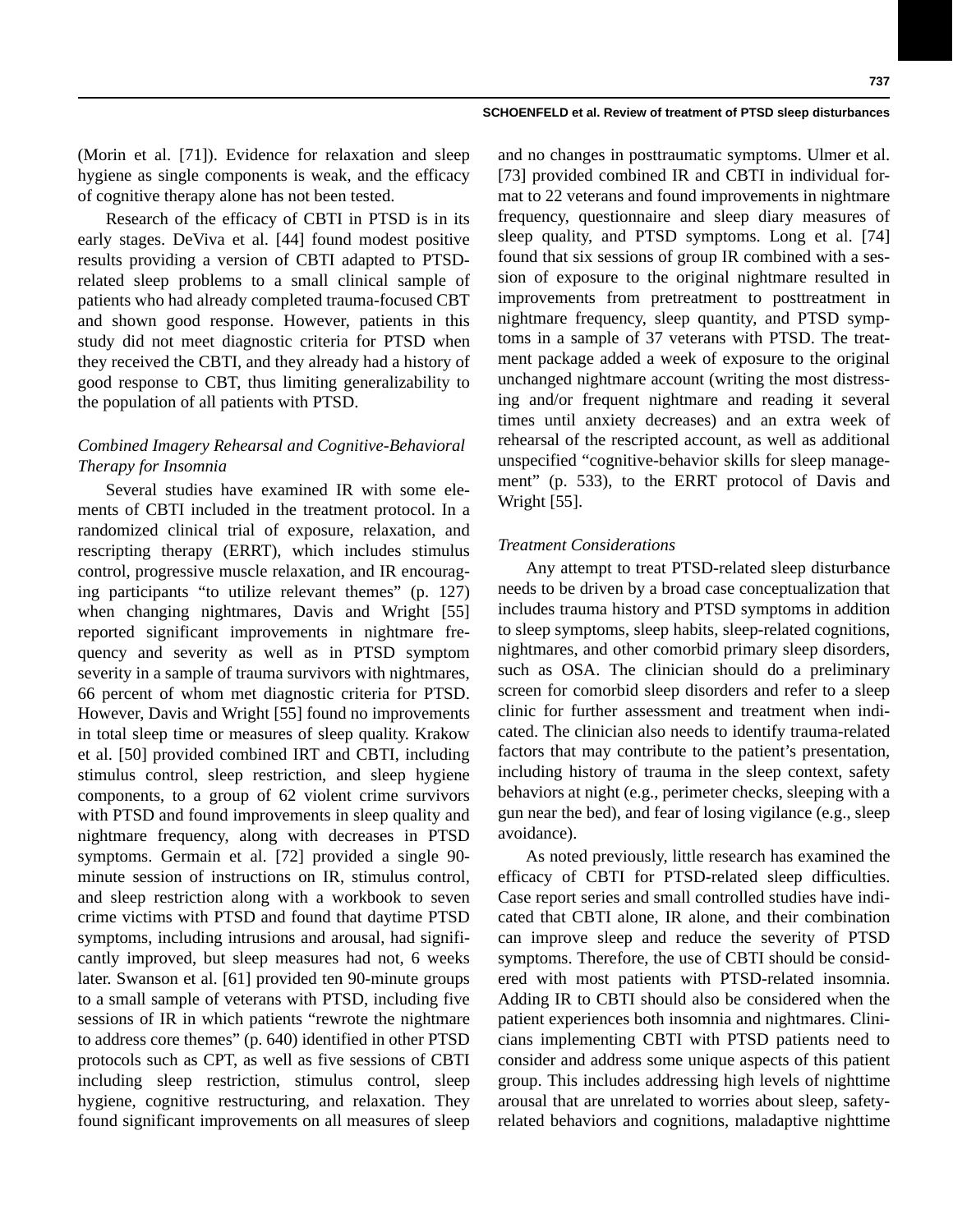vigilance behavior, and spending time awake during the night trying to figure out the meaning of dreams.

There are two situations in which it is best not to use CBTI and/or IR. The first is with patients who are undergoing or ready to engage in trauma-focused CBT for PTSD (either PE or CPT). This is because traumafocused CBT is demanding and intensive and adding another therapy that requires behavioral changes may hinder adherence (Manber et al. [75]). Also, research reviewed here indicates that there is a reasonable chance that trauma-focused CBT will improve sleep. In addition, exposure to trauma memories and reprocessing of beliefs and attributions related to trauma are critical components of trauma-focused therapies and similar to the procedures employed in most IR protocols.

Patients who continue to report sleep disturbance after completing CBT for PTSD can then start CBTI. If there are persistent nightmares after trauma-focused CBT, IR may also be added to the treatment plan.

The second situation is the use of CBTI with PTSDrelated insomnia with excessive daytime sleepiness, as is the case for PTSD patients with severe comorbid OSA. Sleep restriction therapy, a component of CBTI, is contraindicated when daytime sleepiness is severe because it poses a safety concern.

There is no published research on the best sequencing of IR and CBTI. Until this question is settled, the clinician is advised to weigh each case based on the relative contribution of nightmares to the patient's sleeplessness.

## *Future Directions*

Though early data are promising, there have not been large RCTs to test the efficacy of CBTI for PTSD-related sleep problems (**Table 1**). Nonetheless, given the recommendation of the American Academy of Sleep Medicine supporting the use of CBTI for insomnia comorbid with other problems, the high prevalence of insomnia among veterans (including those with PTSD), the strong evidence for the efficacy of CBTI in primary insomnia, and the emerging evidence about its potential efficacy among PTSD patients, the DOD and VA have recently begun national dissemination projects to train large numbers of clinicians to administer CBTI. The CBTI protocol being disseminated takes into account the possibility that PTSD symptoms such as nocturnal hyperarousal and perceived need for vigilance may complicate standard application of CBTI (DeViva et al. [44]) and necessitate special adaptation of the standard CBTI protocol. The protocol is anchored in case conceptualization (e.g., Persons [76]), taking into account factors that contribute to each patient's unique presentation (Manber et al. [75]). Special considerations for the application of CBTI for patients with PTSD-related sleep problems include, among other things, cognitive therapy techniques such as cost-benefit analysis for addressing fear of going to sleep and presleep perimeter checks, methods for addressing hyperarousal, and interventions to decrease such maladaptive behavior following nightmare arousals as staying awake trying to figure out the meaning of a nightmare (Manber et al. [75]). The CBTI protocol adapted by the VA CBTI rollout did not include training in IR, in part because of limited evidence base for its use for the treatment of nightmares in combat-related PTSD and in part because complete training in CBT for insomnia that is comorbid with medical and psychiatric disorders is intensive and left little time for inclusion of treatment modules for other sleep disorders, including nightmare disorder.

Currently, there are no guidelines regarding the sequencing of CBTI and trauma-focused therapy. For example, it is not known what type or severity of posttraumatic symptoms may interfere with the administration of CBTI or reduce its efficacy. Similarly, it is not clear what types and severity levels of sleep-interfering posttraumatic symptoms require an augmentation of CBTI with specific trauma-focused therapy. It is also not known when combining CBTI and a trauma-focused treatment may be contraindicated, though the task force that developed the VA CBTI dissemination project recommends that for patients undergoing PE therapy, CBTI should be postponed until the end of PE and administered only when residual insomnia is present.

## **Pharmacologic Treatments of Insomnia and Nightmares in Posttraumatic Stress Disorder**

The VA/DOD CPG [12] recommends nonpharmacologic treatments as the first-line treatments for insomnia and nightmares in PTSD. However, patients are not always accepting of nonpharmacologic treatments or may not experience sufficient symptom relief with treatments like CBTI and IR. In these circumstances, pharmacologic treatment has an important role in the treatment plan. While not all patients accept medication treatment for PTSD, it is the most common form of treatment for PTSD in the VA healthcare system. A review in 2004 of 274,297 VA patients with PTSD revealed 80 percent of this population was receiving a psychotropic agent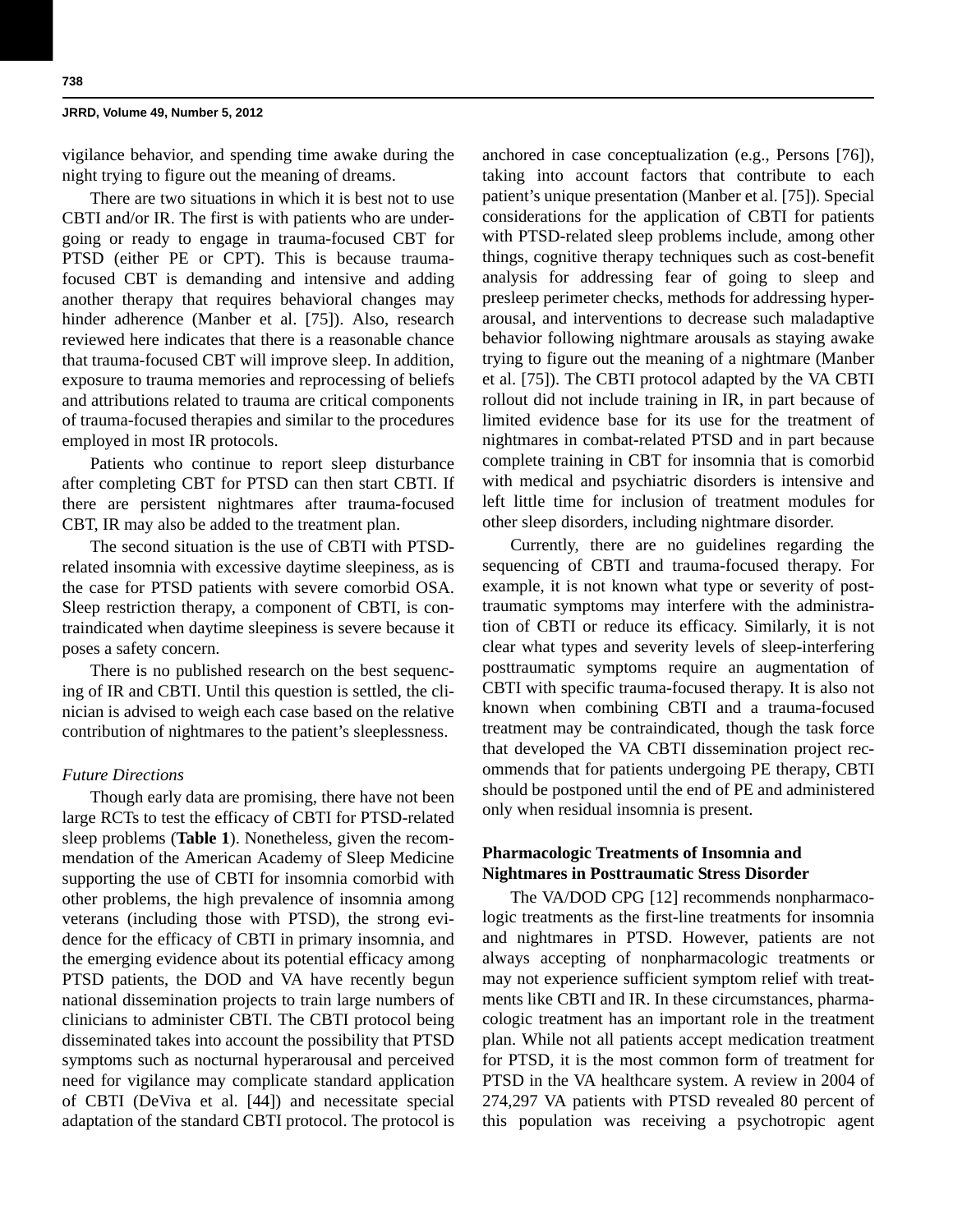## **Table 1.**

Summary of studies of imagery rehearsal and cognitive-behavioral therapy for insomnia and nightmares in trauma survivors and individuals with posttraumatic stress disorder (PTSD).

| <b>Authors</b>                 | <b>Treatment</b><br>Sample/Control                                                                                        | <b>Treatment</b>                                                                                                                                                                                                                                                                                                      | <b>Sleep</b><br><b>Results</b>                                                    | <b>Nightmare</b><br><b>Results</b>                                               | <b>PTSD</b><br><b>Symptom Results</b>                 |
|--------------------------------|---------------------------------------------------------------------------------------------------------------------------|-----------------------------------------------------------------------------------------------------------------------------------------------------------------------------------------------------------------------------------------------------------------------------------------------------------------------|-----------------------------------------------------------------------------------|----------------------------------------------------------------------------------|-------------------------------------------------------|
| Cook et al., 2010              | 124 VN veterans w/PTSD/                                                                                                   | Same model as Forbes                                                                                                                                                                                                                                                                                                  | No significant                                                                    | No significant                                                                   | No significant                                        |
| $[54]$                         | "sleep and NM management"<br>control intervention                                                                         | et al. $[51]$                                                                                                                                                                                                                                                                                                         | change                                                                            | change                                                                           | change                                                |
| $[55]$                         | Davis & Wright, 2007 17 trauma survivors w/NMs,<br>most diagnosed w/PTSD,<br>delayed treatment control                    | Three 120 min groups; ERRT;<br>participants "encouraged to<br>utilize relevant themes" to<br>change nightmares; SH/SC/PMR                                                                                                                                                                                             | Improvement on<br>questionnaire subscale,<br>restfulness after<br>waking          | Decreased NM<br>frequency, intensity                                             | Decrease in<br>symptom severity,<br>rate of diagnosis |
| Forbes et al., 2001<br>[51]    | 12 VN veterans w/PTSD,<br>no control                                                                                      | Six 90 min groups; group dis-<br>cussed potential NM changes;<br>goal was "alterations that pro-<br>mote mastery or control"                                                                                                                                                                                          | Not measured                                                                      | Decreased target NM<br>frequency, intensity;<br>no change in other<br><b>NMs</b> | Decrease in<br>symptom severity                       |
| Germain et al., 2007<br>$[72]$ | 7 adult crime victims<br>w/PTSD, no control                                                                               | One 90 min session; "participants No significant change<br>were instructed to change NM<br>they had had in any way they<br>wanted"; SC/SR w/ workbook                                                                                                                                                                 |                                                                                   | No significant<br>change                                                         | Decrease in<br>daytime intrusions &<br>arousal        |
| Krakow et al., 2000<br>[49]    | 169 women w/ PTSD from<br>sexual assault, wait list<br>control                                                            | Two 180 min group sessions,<br>1 60 min group session; "change questionnaire<br>NM any way you wish"                                                                                                                                                                                                                  | Improvement on                                                                    | Decreased NM<br>frequency, nights<br>w/NMs                                       | Decrease in<br>symptom severity                       |
| Krakow et al., 2001<br>$[50]$  | 60 females "predominantly<br>consisting of sexual assault<br>survivors w/PTSD," treatment<br>as usual control             | Same as Krakow et al. [49]                                                                                                                                                                                                                                                                                            | Improvement on<br>questionnaire                                                   | Decreased NM<br>frequency, nights<br>w/NMs                                       | Decrease in<br>symptom severity                       |
| Krakow et al., 2001<br>[64]    | 62 assault or crime victims<br>w/PTSD, no control                                                                         | Three 180 min group sessions,<br>1 60 min group session; instruc-<br>tions to change NM "any way<br>you wish"; SH/SC/SR                                                                                                                                                                                               | Improvement on two<br>questionnaires                                              | Decreased NM<br>frequency, nights<br>w/NMs                                       | Decrease in<br>symptom severity                       |
| Long et al., 2011<br>$[74]$    | 37 male veterans in PTSD<br>program, no control                                                                           | Six 90 min sessions, "cognitive-<br>behavioral skills for sleep<br>management," exposure to<br>original NM; imagery<br>rescripting based on ERRT<br>of Davis & Wright [55]                                                                                                                                            | Increased total sleep<br>time                                                     | Decreased NM<br>frequency                                                        | Decrease in<br>symptom severity                       |
| Lu et al., 2009 [53]           | 15 veterans w/PTSD and<br>trauma-related NMs at least<br>weekly, no control                                               | Same model as Forbes<br>et al. [51]                                                                                                                                                                                                                                                                                   | No significant change                                                             | Decreased NM<br>frequency, nights<br>with NMs                                    | Decrease in<br>symptom severity                       |
| Nappi et al., 2010<br>$[52]$   | 35 veterans experiencing<br>significant distress from<br>recurrent NMs, most diag-<br>nosed w/PTSD, no control            | Four or five 60 min individual<br>or 120 min group sessions;<br>instructions to change NM<br>"any way you wish" but<br>"identify and elaborate on<br>an alternative, neutral, and/or<br>pleasant endingthat [would]<br>not elicit negative affect or<br>include distressing content"                                  | Improvement in one<br>questionnaire, no<br>change on another                      | Decreased NM<br>frequency, intensity                                             | Decrease in<br>symptom severity                       |
| Swanson et al., 2009<br>[61]   | 8 veterans w/ PTSD & poor<br>sleep, no control                                                                            | Ten 90 min groups; 5 sessions<br>CBTI, 5 sessions IR that<br>"rewrote the nightmare to<br>address core themes"                                                                                                                                                                                                        | Large effect sizes on<br>self-monitoring & ques-<br>tionnaire measures            | Large effect sizes<br>on NM frequency,<br>distress                               | No significant<br>change                              |
| Ulmer et al., 2011<br>$[73]$   | 22 veterans w/ PTSD<br>diagnosis, positive screen<br>for sleep disorder, endorse-<br>ment of NMs; "usual care"<br>control | Six 60 min individual sessions,<br>3 session of IR instructing<br>participants to "change NM<br>in any way they liked"; 3<br>sessions of SC/SR/SH/CR<br>CBTI = cognitive-behavioral therapy for insomnia; CR = cognitive restructuring; ERRT = exposure, relaxation, and rescripting therapy; IR = imagery rehearsal; | Significant improve-<br>ments on self-monitor-<br>ing & questionnaire<br>measures | Decreased NM<br>frequency                                                        | Decrease in<br>symptom severity                       |

 $NM =$  nightmare;  $SC =$  stimulus control;  $SH =$  sleep hygiene;  $SR =$  sleep restriction;  $PMR =$  progressive muscle relaxation;  $VN =$  Vietnam;  $w/ =$  with.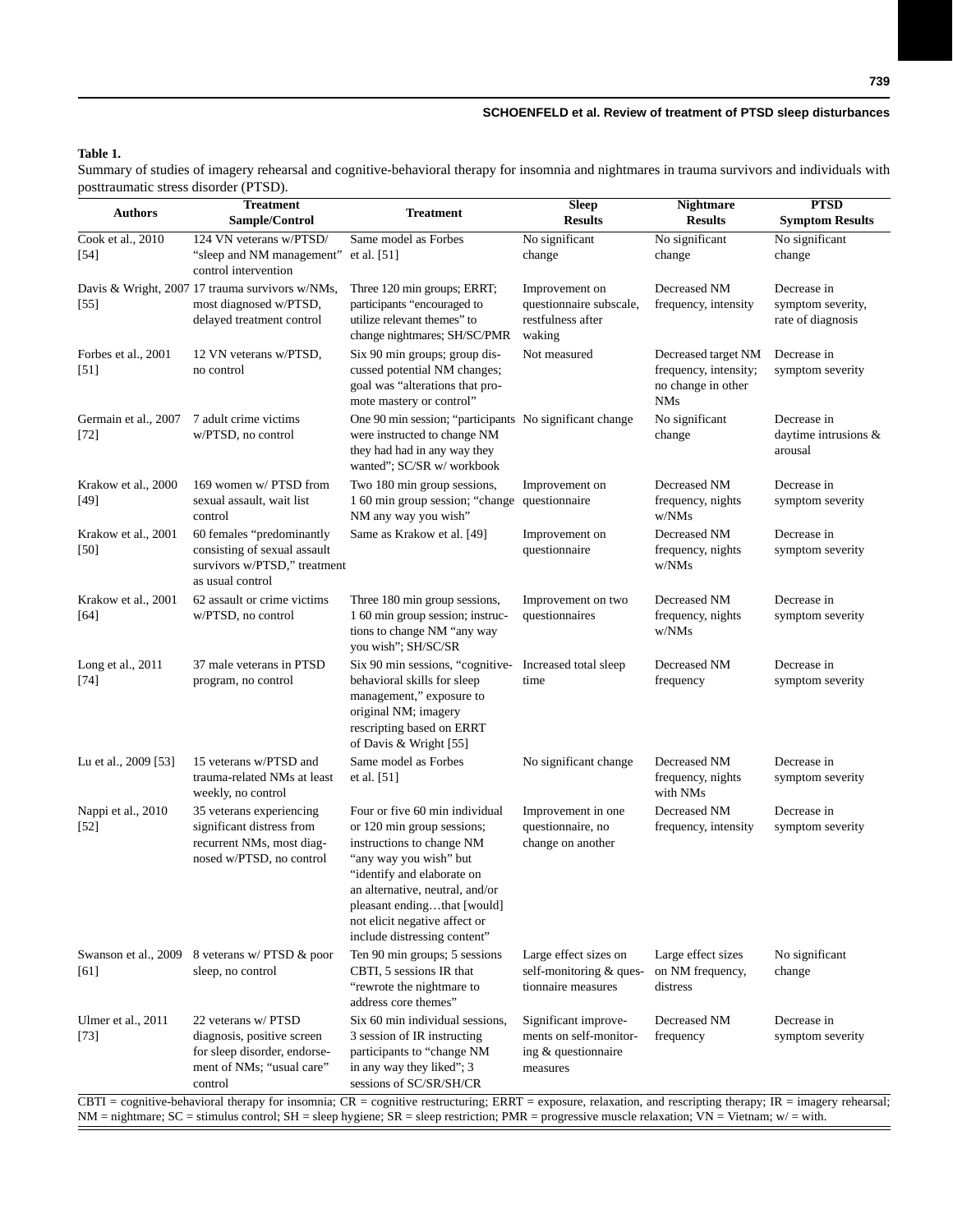(Mohamed and Rosenheck [77]). The distribution of classes of medication prescribed was antidepressants 89 percent; anxiolytics/sedative hypnotics 64 percent; and antipsychotics 34 percent. It is suggested this substantial use of medication is "due to the targeting of specific symptoms of PTSD and comorbid disorders rather than being based on diagnosis." Despite the extensive use of medications to treat PTSD sleep-related symptoms, there are limited controlled studies to inform clinicians on how to best prescribe medication for insomnia and nightmares. It is also important to note that successful treatment of comorbid medical conditions that contribute to sleep disturbance like PLMD, RBD, OSA, chronic pain, gastresophageal reflux disease, and benign prostatic hypertrophy (BPH) can obviate the need for psychotropic medications, including sedative hypnotics. Over the past 20 years, there has been a growing body of research examining medication efficacy for the full spectrum of PTSD signs and symptoms. This review will focus on the effect pharmacologic treatment has on the sleep component of the symptom presentation.

## *Antidepressant Agents*

**Selective serotonin reuptake inhibitors.** The SSRIs are the most commonly prescribed medication for the treatment of PTSD. Large RCTs conducted with sertraline (Brady et al. [78], Davidson et al. [79]) and paroxetine (Marshall et al. [80]) resulted in U.S. Food and Drug Administration approval for their use with PTSD. The effect size for overall symptom relief is modest,  $d = 0.3-$ 0.4. The VA/DOD CPG [12] recommends sertraline and paroxetine as first-line treatments for PTSD. The effect SSRIs have upon sleep quality and nightmares is inconsistent. Overall sleep quality is reported to be improved with SSRIs, but it is important to note that individuals taking SSRIs also report insomnia as a side effect. SSRIs can increase arousals from sleep, decrease total sleep time, and suppress REM sleep (Singareddy and Balon [81]). SSRIs frequently require augmentation with another medication to help unresponsive sleep disturbances or to counteract the effect SSRIs may have in contributing to the sleep disturbance. There have been few studies with SSRIs in which measuring the effect upon sleep quality has been the primary objective. One study with fluvoxamine that had a small sample size focused on its effects on sleep in patients with PTSD (Neylan et al. [82]). Fluvoxamine improved all domains of sleep quality with a large effect on combat-related dreams. However, fluvoxamine is seldom used in PTSD treatment because of its side-effect profile relative to its efficacy.

**Serotonin antagonist/reuptake inhibitors.** The drugs in this class are serotonin (5-HT)-potentiating non-SSRIs. They have been shown to improve sleep disturbance in PTSD in small uncontrolled clinical trials. Nefazodone prescribed at doses of 500–600 mg per day to 10 Vietnam combat veterans with PTSD had a strong effect on nightmares  $(d = 1.43)$  and total sleep time  $(d = 1.95)$ (Neylan et al. [83]). Increased sleep maintenance and increased slow-wave sleep were also demonstrated by polysomnography in the same study. It is important to note that nefazodone has a black box warning because of the rare but potentially serious adverse effect of hepatotoxicity. Trazodone is one of the most commonly prescribed medications for the treatment of PTSD sleep disturbances. It is thought to be helpful for insomnia secondary to SSRIs because its mechanism of action counters the  $5-HT_2$  agonist effects of SSRIs. It is generally well tolerated at low doses (50–200 mg/night). A survey of 74 veterans with PTSD found trazodone's effect on insomnia and nightmares to be extremely helpful for sleep disruption in 88 percent and for nightmares in 72 percent of the population (Warner et al. [84]). Despite the extensive use of trazodone, there have been no RCTs to demonstrate its efficacy for insomnia related to PTSD, and research in primary insomnia (Roth et al. [85]) raises concern about impairments of short-term memory, verbal learning, and motor skills. Cyproheptadine has antihistamine as well as  $5-HT_2$  antagonist actions. Initial open clinical trials reported benefit for PTSD-related sleep disturbance. But a well-controlled trial found cyproheptadine was not effective for PTSD sleep disturbance and may have exacerbated sleep problems (Jacobs-Rebhun et al. [86]).

**Antidepressants with mixed receptor mechanism**  of action. Mirtazapine has  $5-\text{HT}_2$  and  $5-\text{HT}_3$  antagonist,  $\alpha_1$ -antagonist, and antihistamine mechanisms of action. This mechanism of action profile offers promise that mirtazapine can enhance sleep quality. Mirtazapine was reported to reduce the frequency and intensity of nightmares in 75 percent of a series of more than 300 refugees who experienced "catastrophic stress levels" (Lewis [87]). The one controlled clinical trial of mirtazapine treatment for PTSD reported improved PTSD symptoms and associated anxiety but did not specifically measure the effects upon the sleep of the 29 subjects in the study (Davidson et al. [88]). Mirtazapine carries a significant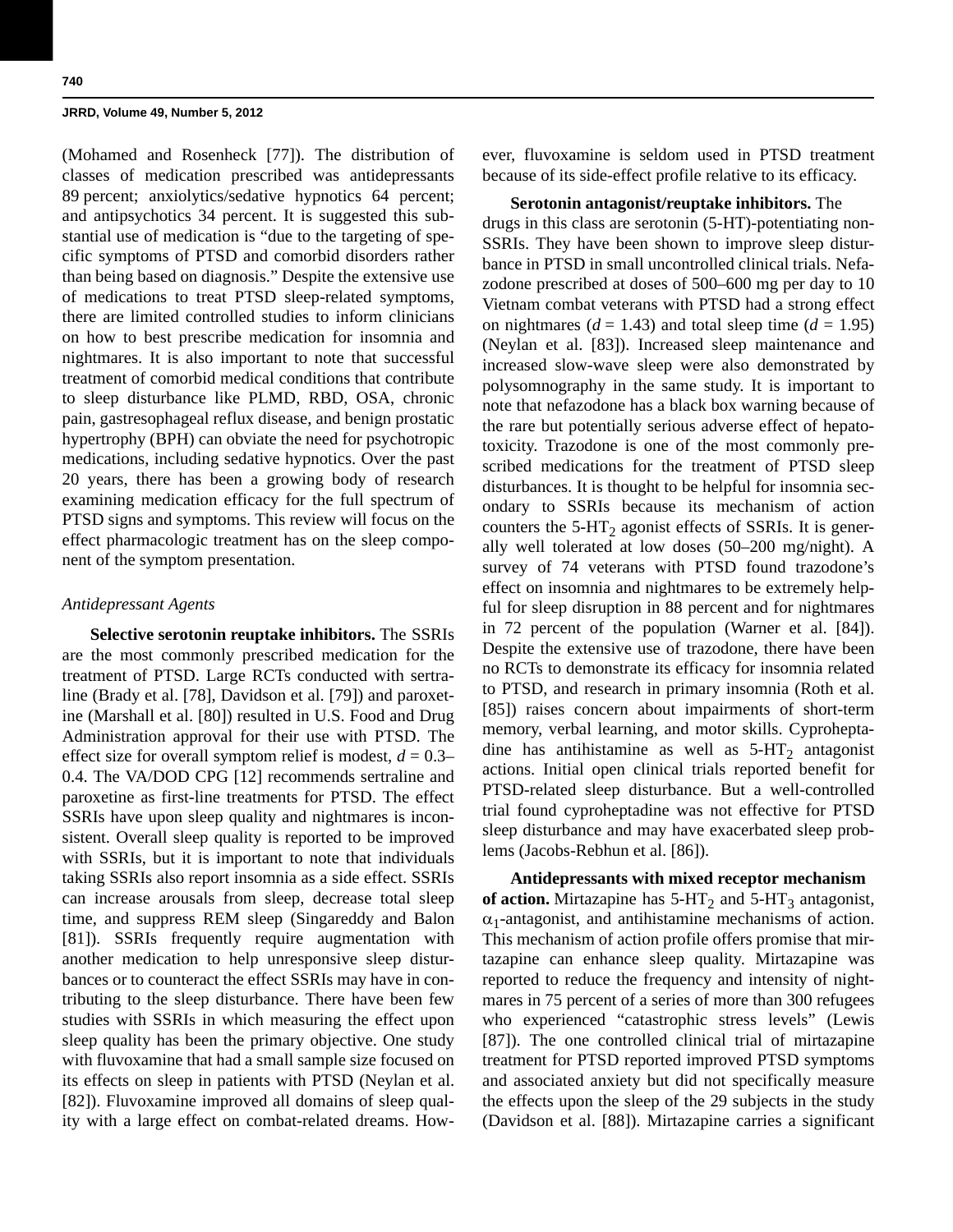risk for weight gain, which in addition to other health risks can also increase the risk for new onset and exacerbation of sleep apnea (Serretti and Mandelli [89]). Venlafaxine enhances 5-HT, norepinephrine, and D activity. Venlafaxine is recommended by the VA/DOD CPG [12] as a first-line treatment for PTSD. Venlafaxine's effectiveness for the treatment of PTSD was demonstrated in a large (*N* = 329) multinational RCT (Davidson et al. [90]). Sleep quality measures were not reported in this study. There were significant improvements in the PTSD reexperiencing and avoidance/numbing clusters but not for hyperarousal. This would suggest venlafaxine may have been helpful for nightmares but not for improving sleep onset or maintenance. However, the Standards of Practice Committee of the American Academy of Sleep Medicine does not recommend venlafaxine for the treatment of nightmares in adults (Aurora et al. [65]) based on the findings in a pooled analysis of the Clinician-Administered PTSD Scale (CAPS) on 687 patients with PTSD treated with venlafaxine (Stein et al. [91]). There was no significant difference between venlafaxine and placebo in effect on distressing dreams and difficulty in falling and staying asleep.

**Tricyclic antidepressants.** Imipramine, amitriptyline, and desipramine have mixed norepinephrine and 5-HT enhancement as their mechanism of action. All have been tested for efficacy in PTSD in older, small, randomized trials (Frank et al. [92], Davidson et al. [93], Reist et al. [94]). There was modest re-experiencing and hyperarousal symptom improvement from imipramine  $(d = 0.25)$ , moderate improvement for amitriptyline  $(d = 0.64)$ , and no benefit from desipramine  $(d = 0.05)$ . Amitriptyline and imipramine may be prescribed at low doses for sleep disturbance in PTSD, but the evidence for their efficacy is sparse and their potential toxicity, including increased risk for cardiac conduction disturbances and anticholinergic activity that can worsen symptoms of BPH by causing frequent awakening due to nocturia, makes them limited in their utility.

**Monoamine oxidase inhibitors.** Phenelzine is the MAOI most studied and used for the treatment of PTSD. In a comparative review, MAOIs were found to be more effective than TCAs for the treatment of PTSD (Southwick et al. [95]). Phenelzine was used to treat Israeli combat veterans with PTSD. Improvement in sleep disturbance was the only symptom with a clinically impressive change (Lerer et al. [96]). The MAOIs are limited in their utility because of the dietary and drug restrictions needed to avoid the associated risk for hypertensive crisis.

#### **SCHOENFELD et al. Review of treatment of PTSD sleep disturbances**

## *Anxiolytic and Sedative Hypnotic Agents*

Hypnotic drugs are recommended as a second-line approach to the management of insomnia in PTSD by the VA/DOD CPG [12].

**Benzodiazepines.** Benzodiazepines (BZs) bind to BZ binding sites within the  $\gamma$ -aminobutyric acid (GABA)-A  $(GABA_A)$  receptor resulting in GABA central nervous system inhibitory activity. Although widely prescribed for the treatment of PTSD, especially for PTSD sleep disturbance, BZs have not been found to be helpful in preventing the development of PTSD or improving intrusion, avoidance, and numbing symptoms. There have been remarkably few studies examining the efficacy of BZs for PTSD sleep disturbances. This is especially true for longterm efficacy. One small study examined the short-term effects of clonazepam on PTSD-related sleep disturbances and found no improvement (Cates et al. [97]). The VA/ DOD CPG [12] does not recommended BZs for long-term (>1 month) or short-term use for the treatment of PTSD because of lack of demonstrated efficacy, the substantial prevalence of alcohol and substance abuse in veterans with PTSD, and the risk for developing habituation and dependence. A meta-analysis of sedative hypnotic treatment for insomnia in a general population of individuals (2,417) over the age of 60 concluded that in using BZs the benefits were marginal and outweighed by the risks, which included cognitive and psychomotor impairment, daytime fatigue, falls, and motor vehicle accidents (Glass et al. [98]).

**Benzodiazepine receptor agonists.** This class of drugs selectively binds to the BZ omega-1 site within the  $GABA_A$  receptor to produce sedation but with minimal anticonvulsant and muscle relaxant action compared to the BZs. These drugs are considered to be preferable to the BZs by the VA/DOD CPG [12] as a second-line treatment for PTSD-related insomnia because of their shorter half-life, slower development of tolerance, lower risk for withdrawal reactions, and lower risk for dependence. The fact that hypnotic agents with a short half-life confer an increased risk for acute confusional states needs to be taken into consideration in treatment choice and management during treatment. An RCT of 788 individuals with primary insomnia treated nightly with eszopiclone, a member of this class, demonstrated sustained efficacy in a number of measures of sleep continuity, with no evidence of tolerance, withdrawal symptoms, or rebound insomnia upon completion of the study (Krystal et al. [99]). However, studies of the efficacy of this class of drugs for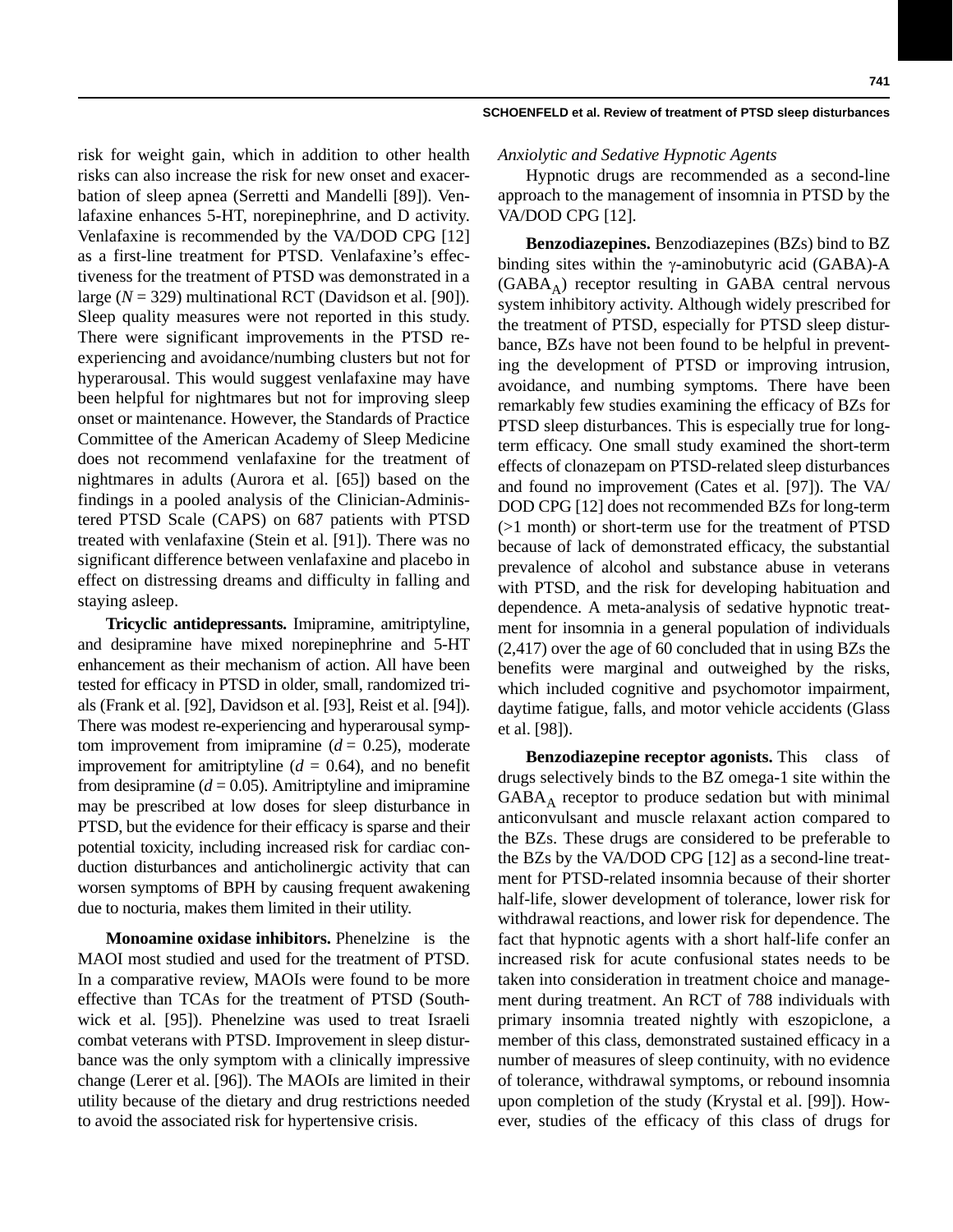treating PTSD sleep disorder are limited. A case series of veterans with PTSD treated with zolpidem reported improvement in insomnia and nightmares that was sustained for more than 1 year in some cases (Dieperink and Drogemuller [100]). Controlled studies are needed to objectively demonstrate the utility of this class of drugs for PTSD sleep disturbance.

## *Antipsychotic Agents*

The atypical antipsychotic agents are becoming more frequently used as an adjunctive treatment, especially for insomnia, in PTSD patients not responding to first-line antidepressant treatment. The VA/DOD CPG [12] does not recommend the use of atypical antipsychotics for sleep disturbance in PTSD because of the potential for adverse events relative to the benefits for this indication. The atypical antipsychotics can be considered in cases of associated psychosis, agitation, and severe unremitting PTSD symptoms.

**Olanzapine.** Olanzapine has  $5-HT_2$  and  $D_2$  antagonism as its mechanisms of action. Olanzapine had a strong effect size  $(d = 1.07)$  in reducing overall PTSD symptoms and significantly improved sleep ( $p = 0.01$ ) in a double-blind RCT of adjunctive treatment to SSRI nonresponders in a veteran population (Stein et al. [101]). Olanzapine should be used with caution because of its risk for producing weight gain and inducing new-onset diabetes mellitus.

**Quetiapine.** Quetiapine has  $5\text{-}HT_2$ ,  $D_2$ , and  $\alpha_1$ -andrenergic antagonism with antihistamine properties as its mechanisms of action. This profile results in a sedating drug that is being used frequently at low doses (25–100 mg) for this purpose in the VA healthcare system. In a VA study of the off-label use of all antipsychotic medication prescriptions written during 2007, 10.6 percent of veterans with PTSD were given at least one prescription of quetiapine during the course of the year (Leslie et al. [102]). A retrospective chart review of 125 veterans treated with adjunctive quetiapine at low doses (155  $\pm$  130 mg) found there was much or very much improved sleep in 62 percent and decreased nightmares in 25 percent with "minimal" side effects in this series (Sokolski et al. [103]). However, other studies point out that quetiapine's potential for adverse effects, even at low doses, especially a significant increase in weight gain (Williams et al. [104]) and body mass index (Cates et al. [105]), limit its usefulness for treating sleep disturbances.

**Risperidone.** Risperidone has  $5-HT_2$ ,  $D_2$ , and  $\alpha_1$ andrenergic antagonism as its mechanisms of action. Reports of risperidone's utility as an adjunctive PTSD treatment for nonresponders to other pharmacologic agents date back to 1998. In a 2008 study, 25 civilians with PTSD who did not fully respond to a course of treatment with sertraline were placed in an RCT with risperidone (Rothbaum et al. [106]). The risperidone group had significantly more improvement in sleep ( $p = 0.03$ ) than the control group. The VA has subsequently completed a 6-month multisite RCT of risperidone augmentation in a SRRI treatment-resistant population of 247 veterans with combat-related PTSD (Krystal et al. [107]). The main outcome measures were the CAPS, Montgomery-Asberg Depression Rating Scale, Hamilton Anxiety Scale, Clinical Global Impression scale, and 36-Item Short Form Health Survey for Veterans. The Pittsburg Sleep Quality Index (PSQI) was also used as a measure. At the conclusion of treatment, when compared with placebo, risperidone did not reduce overall PTSD, depression, or anxiety symptoms and was associated with more frequent side effects in this population of veterans. The pretreatment PSQI scores were high (a mean of 13.6 for the placebo group and 13.9 for the risperidone group). The results from a secondary analysis determining the effect of treatment on the PSQI score have not yet been published.

## *Adrenergic Inhibiting Agents*

**Guanfacine.**  $\alpha_2$ -adrenergic receptor agonists such as guanfacine act at noradrenergic autoreceptors to inhibit the firing of noradrenergic neurons, effectively inhibiting the release of brain norepinephrine. Based on some promising open trials in treating PTSD patients with clonidine, another agent in this class, a small RCT with guanfacine was conducted to confirm the clonidine findings (Neylan et al. [108]). Guanfacine has the advantage of being longer acting than clonidine and thus is better tolerated. The study found no differences between guanfacine and placebo in all measures of PTSD symptoms, including sleep disturbance. This class of adrenergic inhibiting agents is now seldom used to treat PTSD sleep disturbances and is not recommended in the VA/DOD CPG [12].

**Prazosin.** In contrast to guanfacine, prazosin specifically has an  $\alpha_1$ -receptor antagonist mechanism of action. Prazosin was initially noted in 2003 to be helpful for PTSD sleep disturbance, including nightmares, in a small controlled study of combat veterans (Raskind et al.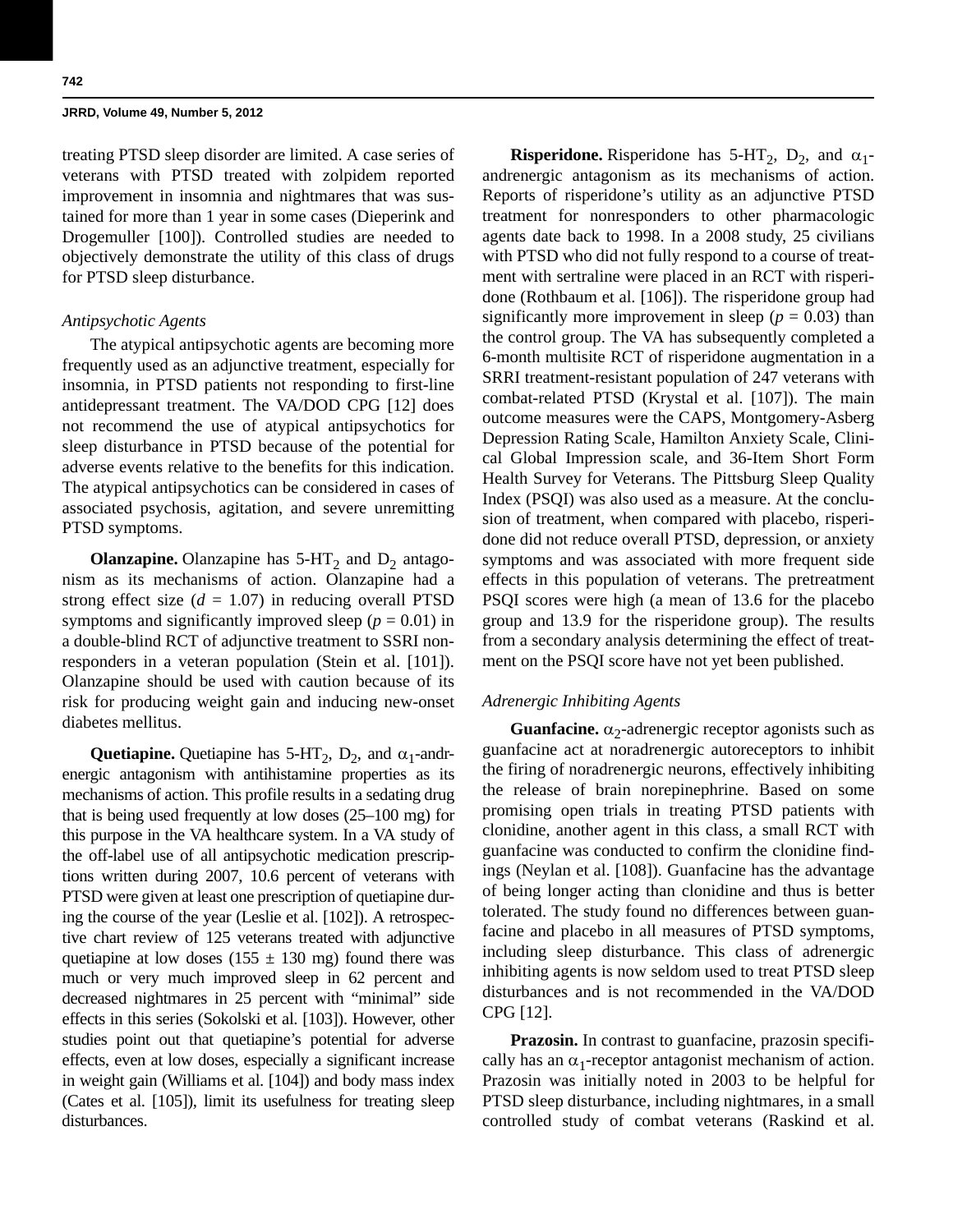[109]). Subsequent larger studies with a more specific focus on PTSD sleep disturbance, especially nightmares, have confirmed the earlier findings with large effect sizes for improvement in sleep quality  $(d = 1.0)$  and distressing dreams  $(d = 0.94)$  (Raskind et al. [110]). Examination of nightmare content found a shift from threatening content of actual past combat events to more "normal" dream content. The mechanism by which prazosin relieves nightmares is unknown. Dr. Raskind proposes a model explaining prazosin's effectiveness: (1) PTSD nightmares occur during light sleep and disrupted REM sleep, (2) light sleep is increased by stimulation of central nervous system  $\alpha_1$ -receptors, and (3) prazosin's inhibitory effect on  $\alpha_1$ -receptors decreases light sleep and normalizes REM sleep. Prazosin was tested in a population of civilians with PTSD in a RCT that also included nonpolysomnographic measurement of REM activity in the patient's home (Taylor et al. [111]). The significant improvement in sleep quality and reduction in frequency and quality of nightmares noted in the studies of combatrelated PTSD were repeated in this civilian population. Also notable was an associated increase in mean REM duration and total REM sleep time. PTSD is commonly associated with TBI. The VA Cleveland Polytrauma Center conducted a carefully designed observational study with a group of 74 Operation Iraqi Freedom/Operation Enduring Freedom veterans exposed to an explosion in combat, with mild TBI characterized by residual headaches and cognitive deficits (Ruff et al. [112]). Of the group, 71 were comorbid for PTSD. Only 5 of the group reported restful sleep. Prazosin, tapered up to a treatment dose of 7 mg at bedtime, and sleep hygiene counseling were given over a 9-week period to determine whether this approach would improve sleep, headaches, and cognitive function. All members of the group completed sleep hygiene counseling, and 62 remained on prazosin for the full 9-week period. Those veterans who remained on prazosin had more restful sleep, decreased intensity and frequency of headaches, and improvement in cognition. Six months following the start of treatment, 64 veterans in the group were taking prazosin. The improvements observed at 9 weeks were maintained at 6 months. Prazosin was well tolerated. The investigators hypothesize that improvement in sleep was a significant factor in the improvement of TBI-related headache and cognition. A controlled study is needed to verify these promising findings in this challenging to treat population. Prazosin, while generally well tolerated, can cause dizzi-

ness, fainting, drowsiness, decreased energy, and headache. The mean dose in treatment studies was approximately 10 mg daily. It is best to start with a low dose (1 mg) and slowly increase the dose as tolerated until symptom relief occurs. Based on the studies conducted up to this time, prazosin is recommended by the Standards of Practice Committee of the American Academy of Sleep Medicine as the first-line pharmacologic treatment of PTSD-associated nightmares (Aurora et al. [65]). The VA/DOD CPG [12] recommends prazosin as an adjunctive treatment for cases in which severe nightmares remain unresponsive to first-line treatment (i.e., SSRIs). More investigation using objective measures is needed to understand the effect prazosin has on sleep architecture and how this correlates with the reported improvement in sleep quality and nightmare reduction. A proposal for such a study in a VA population of combat veterans with PTSD using home polysomnography and actigraphy (measurement of sleep-wake time through body movement) is currently under review.

## *Treatment Considerations*

Pharmacologic treatment should be guided by the principal of using the least complex approach to achieve the broadest relief of signs and symptoms. The SSRIs (sertraline and paroxetine) and the selective norepinephrine reuptake inhibitor, venlafaxine, are recommended as a first-line pharmacologic treatment for PTSD by the VA/ DOD CPG [12] based on large RCTs. Many patients experience a global improvement in PTSD symptoms, including sleep disturbance. Only in cases in which these first-line medications are not well tolerated or do not significantly relieve PTSD symptoms, including sleep disturbances, should other medications be considered. There is evidence that mirtazapine and nefazodone are helpful for PTSD-related sleep disturbances and can be considered as single-agent alternatives to the SSRIs or venlafaxine. However, mirtazapine can cause significant weight gain that may cause or exacerbate sleep apnea, and nefazodone needs to be used with caution because of the rare but serious risk of liver damage. Trazodone is infrequently used as a single agent to relieve global PTSD symptoms because of the sedation and postural hypotension it produces at full antidepressant doses. The TCAs and MAOIs are seldom used as single-agent alternatives for the treatment of PTSD because of their side-effect profiles. In circumstances in which sleep disturbance continues despite otherwise successful CBT or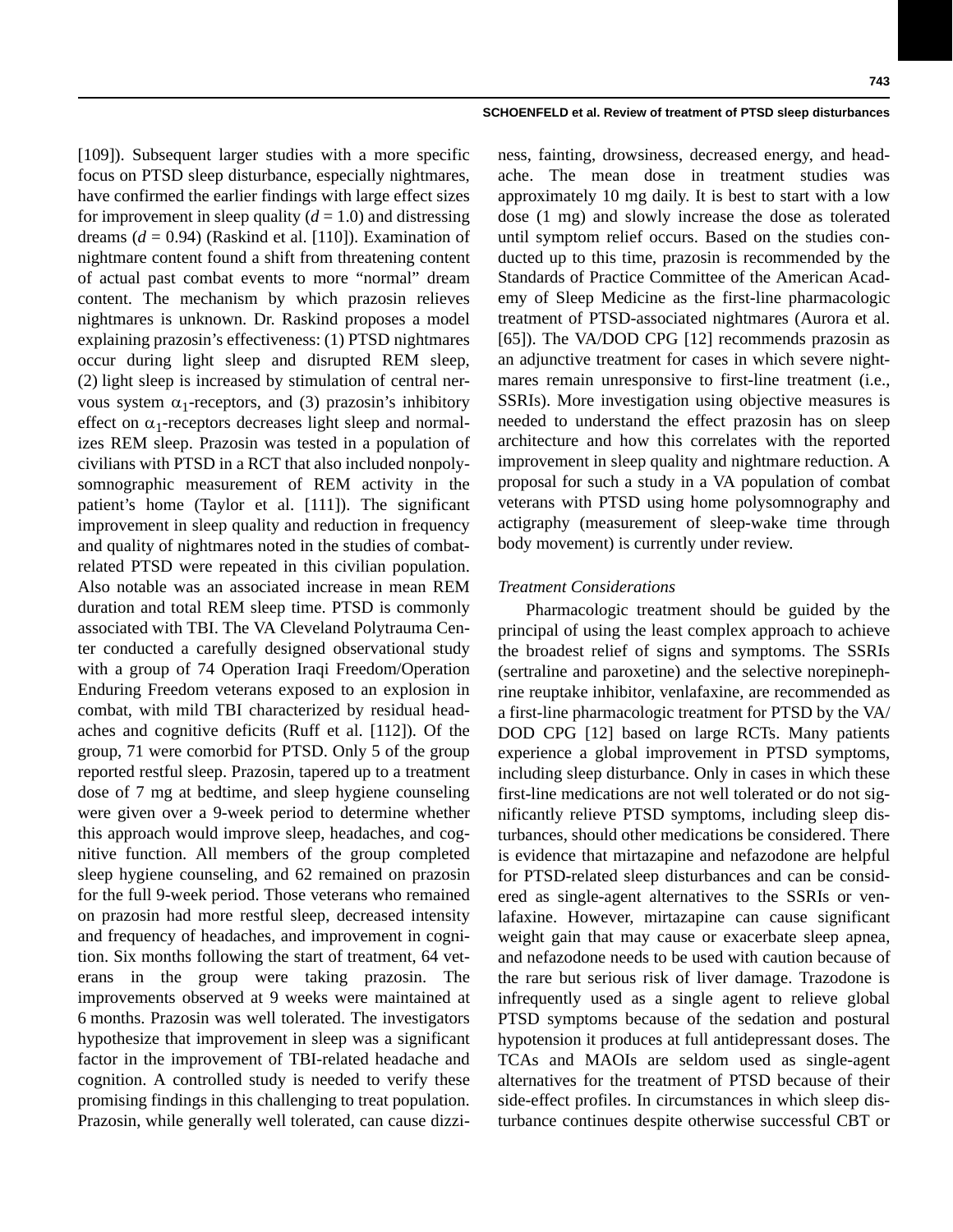antidepressant treatment, adjunctive medications should be considered. There is evidence from clinical observation and polysomnography that trazodone at low doses (up to 200 mg at bedtime) is helpful in improving sleep quality. It can be prescribed long-term without the risk of developing tolerance to its effects. Prazosin is an  $\alpha$ -1 inhibiting agent, has the strongest evidence of any medication for the relief of nightmares, and is recommended by the VA/DOD CPG [12] as an adjunctive agent for this purpose. Prazosin can also be used alone to treat nightmares and insomnia. Other adrenergic inhibiting agents, such as guanfacine, have not proven to be helpful for this indication. The antipsychotic quetiapine is commonly used to treat sleep disturbance, but it and other antipsychotic agents are not recommended by the VA/DOD CPG [12] because of their poor risk to benefit ratio for this indication. Finally, BZs are not recommended for the short- or long-term treatment of sleep disturbance in PTSD by the VA/DOD CPG [12] because of a lack of proven efficacy and the risks for habituation and dependence. The BZ receptor agonists such as zolpidem and eszopiclone are a safer alternative to the BZs with regard to habituation and dependence. At this time, given the limited evidence for their efficacy in PTSD-related sleep disturbance, it is prudent to prescribe them for short-term use (days to weeks) on a schedule of 3–5 days a week (**Table 2**).

## **CONCLUSIONS**

Nightmares and insomnia are common, persistent, and significant problems in individuals with PTSD. Commonly occurring comorbid conditions such as depression, substance abuse, anxiety, TBI, other sleep disorders, and chronic pain can further contribute to sleep disturbance. A comprehensive assessment of the contributing factors to the sleep disturbance is needed so that the clinician can optimize treatment and decide when referral for additional consultation and treatment may be indicated. In order to arrive at an accurate diagnosis and optimize treatment, the assessment should also include a detailed review of the nature of the presenting sleep problem, including sleep habits, associated daytime symptoms, and thought patterns that may contribute to the problem or to adherence with treatment recommendations.

CBT for PTSD does not always successfully relieve insomnia or nightmares. CBTs designed to specifically treat insomnia and nightmares, such as CBTI and IRT, offer promise for a more robust improvement in PTSD sleep disturbances. CBT has been demonstrated to be at least as or more effective and with more sustained benefit than medication treatment for sleep disturbance and is considered the first-line treatment for PTSD-related sleep disturbances by the VA/DOD CPG [12]. The VA rollout of CBTI is focused on training mental health providers in the VA to provide CBTI and therefore will make CBTI more accessible to veterans. By providing an individual with skills to master symptoms that have been very distressing, CBTI can also help address demoralization that is commonly experienced by traumatized individuals. Anecdotal reports suggest that successful treatment of insomnia with CBTI may help prepare veterans to engage in trauma-focused therapy, though this possibility has not been tested.

Despite the fact that nonpharmacologic treatments are considered the first-line treatments for PTSD-related sleep disturbances, medication treatments have an important place in the management of insomnia and nightmares in PTSD. Medication can be used as the sole treatment or as an adjunct to CBTI or IRT. There is a need for RCTs comparing the relative efficacy of pharmacotherapy combined with CBTI and/or IRT as well as RCTs to compare the relative sequencing of pharmacological and nonpharmacological treatments for improving sleep in patients with PTSD. Medication treatment studies designed to assess the overall response of PTSD symptoms infrequently assess the effects of treatment on insomnia and nightmares. Antidepressant agents are recommended as the initial choice for treating the full range of PTSD symptoms. The anxiolytic and sedative hypnotic agents would appear to be a logical choice for treating sleep disturbances that do not respond to antidepressant treatment. However, the BZs, while commonly prescribed for PTSD sleep disturbance, are judged not to have long-term benefit and carry the risk for potential harm from habituation and dependence. Antipsychotic agents such as quetiapine are also commonly prescribed for treating sleep disturbances, but their adverse effects significantly reduce their utility, and they are not recommended by the VA/DOD CPG [12] for this indication. Prazosin is one of the few medications in this review that has been studied specifically to determine its effect on PTSD-related sleep disturbances. The VA/DOD CPG [12] recommends prazosin as an adjunctive treatment for PTSD nightmares unresponsive to CBT and/or antidepressant treatment.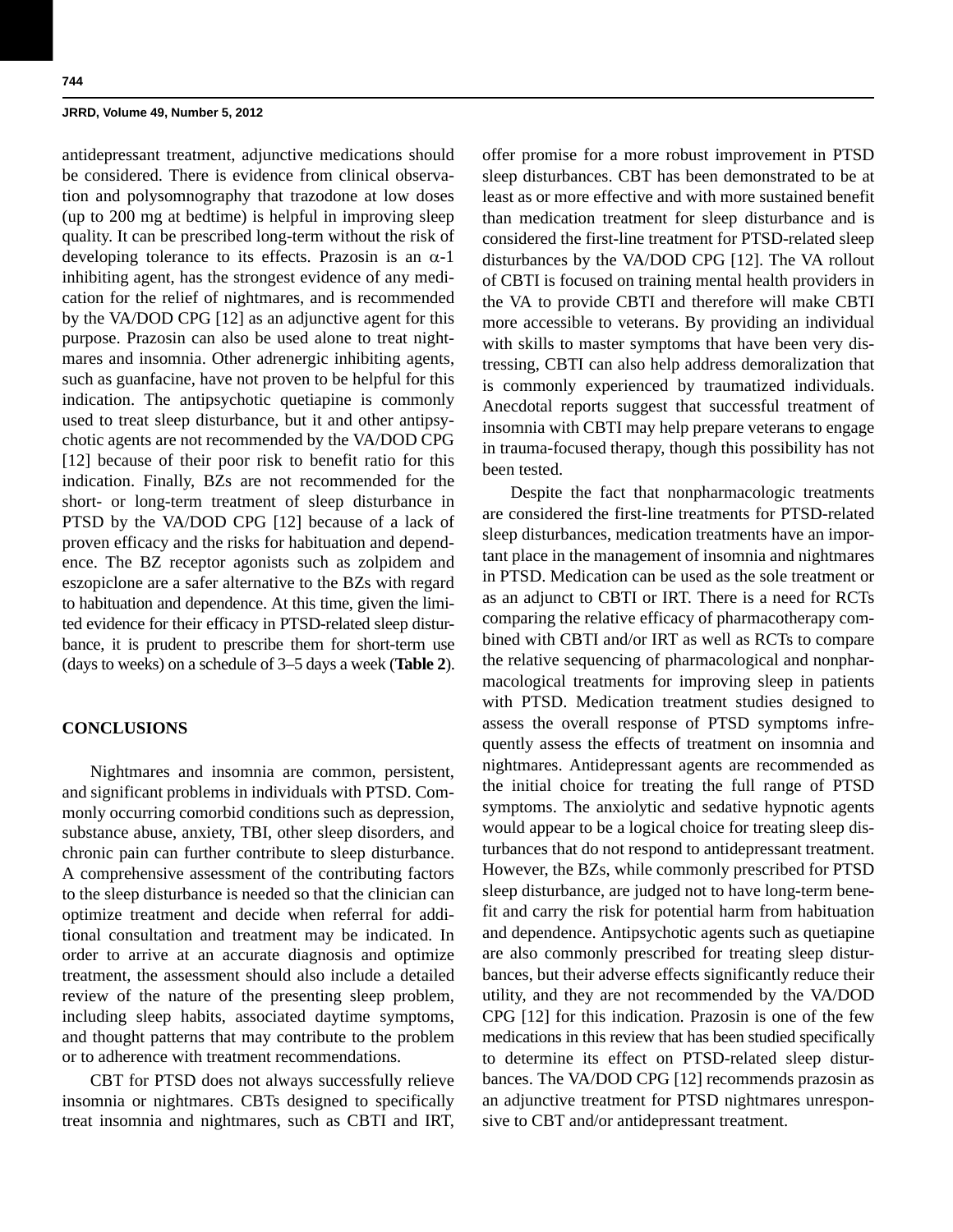## **Table 2.**

Summary of pharmacologic treatment for insomnia and nightmares in trauma survivors and individuals with posttraumatic stress disorder (PTSD).

| Pharmacologic | <b>Study</b>                                                                                                 | $S$ leep                                                                                                                                                       | $\overline{\text{NM}}$                                                                                                             | <b>PTSD</b>                                                                                                                                             | bullimary of pharmacologic acument for moonline and inginimates in audina survivors and marviolats while postumation savos disorder (1 1.02).<br><b>Treatment</b>                                                     |
|---------------|--------------------------------------------------------------------------------------------------------------|----------------------------------------------------------------------------------------------------------------------------------------------------------------|------------------------------------------------------------------------------------------------------------------------------------|---------------------------------------------------------------------------------------------------------------------------------------------------------|-----------------------------------------------------------------------------------------------------------------------------------------------------------------------------------------------------------------------|
| <b>Agent</b>  | <b>Design</b>                                                                                                | <b>Results</b>                                                                                                                                                 | <b>Results</b>                                                                                                                     | <b>Results</b>                                                                                                                                          | Considerations                                                                                                                                                                                                        |
| <b>SSRIs</b>  | Multiple large<br>RCTs w/sertra-<br>line, paroxetine,<br>& fluoxetine.<br>Small open trial<br>w/fluvoxamine. | Overall improvement Limited data<br>in sleep quality<br>but w/significant<br>individual variation.                                                             | from large RCTs.<br>Fluvoxamine<br>helped relieve<br>combat-related<br>dreams.                                                     | Significant overall<br>Sx improvement<br>w/modest effect<br>size in large RCTs.                                                                         | <b>VA/DOD CPG</b><br>recommends SSRIs<br>as 1st line Tx for<br>overall PTSD, including<br>sleep disturbance.                                                                                                          |
| Venlafaxine   | Large RCT<br>(Davidson et al.). Davidson et al.                                                              | Not reported in<br>No difference<br>compared w/placebo<br>in large pooled<br>analysis study.                                                                   | Not reported in<br>Davidson et al.<br>No difference<br>compared w/ placebo avoidance/numbing<br>in large pooled<br>analysis study. | Significant<br>improvement in<br>re-experiencing,<br>but not hyperarousal<br>Sxs.                                                                       | VA/DOD CPG<br>recommends venlafaxine<br>as 1st line Tx for overall<br>PTSD.<br>Not recommended by<br>the AASM for Tx of<br>NM <sub>s</sub> .                                                                          |
| Mirtazapine   | Small controlled<br>trial (Davidson<br>et al.).<br>Large case series. case series.                           | Not reported in<br>Davidson et al.<br>Not reported in                                                                                                          | Not reported in<br>Davidson et al.<br>Reduced frequency<br>& intensity of NMs<br>in case series.                                   | More effective than<br>placebo on some<br>measures of PTSD.                                                                                             | May be helpful for<br>PTSD-related sleep<br>disturbance, but does<br>carry significant risk<br>for weight gain.                                                                                                       |
| Nefazodone    | Small uncon-<br>trolled clinical<br>trials. One trial<br>included<br>polysomnography.                        | Improved sleep<br>maintenance,<br>total sleep time,<br>& SWS.                                                                                                  | Reduced frequency<br>of NMs.                                                                                                       | Improved overall<br>PTSD Sxs.                                                                                                                           | May be helpful for<br>PTSD-related sleep<br>disturbance. Carries<br>rare but serious risk<br>for hepatotoxicity &<br>is not recommended<br>by AASM for Tx of<br>NM <sub>s</sub> .                                     |
| Trazodone     | Small RCT w/<br>(Roth et al.).<br>VA survey of<br>effects upon<br>insomnia.                                  | Decreased midsleep<br>polysomnography awakenings, increased reported in RCT.<br>sleep maintenance<br>& SWS.<br>Improved sleep<br>disruption for 88%<br>of pts. | Effect on NMs not<br>Helpful for NMs<br>in 72% of pts.                                                                             | Limited data on its<br>effectiveness for<br>overall PTSD Sxs.                                                                                           | Use is primarily limited<br>to Tx of sleep distur-<br>bance because of side<br>effects at higher doses.<br>Listed in VA/DOD<br>CPG as one of hypnotic<br>agents to consider<br>for PTSD-related<br>sleep disturbance. |
| <b>TCAs</b>   | Three small<br>RCTs.                                                                                         | Little information<br>about benefit for<br>sleep.                                                                                                              | Little information<br>about benefit for<br>NM <sub>s</sub> .                                                                       | Amitriptyline &<br>imipramine helped<br>re-experiencing &<br>arousal but not<br>avoidant/numbing<br>symptoms.<br>Desipramine no<br>better than placebo. | Not mentioned by VA/<br>DOD CPG as option<br>for Tx of sleep<br>disturbance. Carry<br>risk for cardiac<br>conduction problems &<br>anticholinergic side<br>effects.                                                   |
| <b>MAOIs</b>  | Phenelzine is<br>most studied<br>MAOI. Small<br>RCT & open<br>trials.                                        | Phenelzine improved Little information<br>sleep in open trial.                                                                                                 | about benefit for<br>NM <sub>s</sub> .                                                                                             | <b>MAOIs</b> more<br>effective than<br><b>TCAs for PTSD</b><br>in comparative<br>review.                                                                | Usefulness is limited<br>by side effects & need<br>for dietary restrictions<br>to avoid hypertensive<br>crisis.                                                                                                       |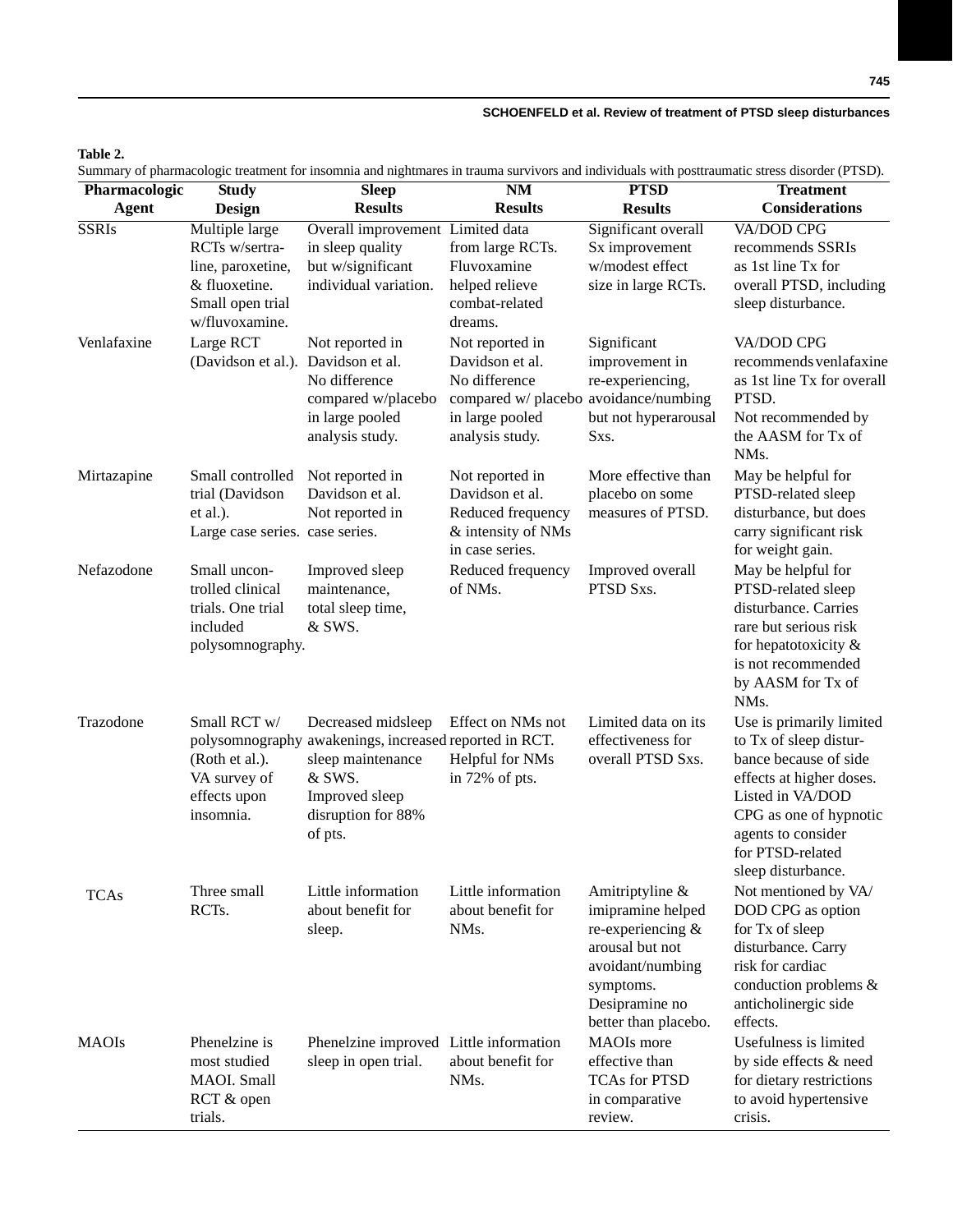#### **Table 2. (cont)**

Summary of pharmacologic treatment for insomnia and nightmares in trauma survivors and individuals with posttraumatic stress disorder (PTSD).

| . .<br>Pharmacologic                                            | <b>Study</b>                                                                                                                                                 | <b>Sleep</b>                                                                                                                      | $\overline{\text{NM}}$                                                                                                                                  | <b>PTSD</b>                                                                                          | <b>Treatment</b>                                                                                                                                                                                                                                                                                                                                                            |
|-----------------------------------------------------------------|--------------------------------------------------------------------------------------------------------------------------------------------------------------|-----------------------------------------------------------------------------------------------------------------------------------|---------------------------------------------------------------------------------------------------------------------------------------------------------|------------------------------------------------------------------------------------------------------|-----------------------------------------------------------------------------------------------------------------------------------------------------------------------------------------------------------------------------------------------------------------------------------------------------------------------------------------------------------------------------|
| <b>Agent</b>                                                    | <b>Design</b>                                                                                                                                                | <b>Results</b>                                                                                                                    | <b>Results</b>                                                                                                                                          | <b>Results</b>                                                                                       | <b>Considerations</b>                                                                                                                                                                                                                                                                                                                                                       |
| Prazosin<br>$(\alpha_1$ - adrenergic<br>receptor<br>antagonist) | RCTs in veteran<br>(Raskind et al.)<br>& civilian popula-Large effect size<br>tions (Taylor<br>et al.).                                                      | Significant improve-<br>ment in sleep quality. in frequency and<br>$(d=1.0)$ .<br>Significant increase<br>in total sleep time.    | Significant reduction Efficacy for overall<br>intensity of NMs.<br>Large effect size<br>$(d = 0.94)$ .<br>Significant reduction<br>in frequency of NMs. | PTSD Sxs has not<br>been established.                                                                | Recommended by VA/<br>DOD CPG as adjunc-<br>tive agent for Tx of<br>NMs. Recommended by<br>AASM as 1st line<br>Tx of PTSD-associated<br>NM <sub>s</sub> .                                                                                                                                                                                                                   |
| Guanfacine<br>$(\alpha_2$ -adrenergic<br>receptor agonist)      | Small RCT in<br>veterans w/PTSD sleep quality<br>(Neylan et al.).                                                                                            | No difference in<br>compared w/placebo.                                                                                           | <b>Effect on NMs</b><br>not measured.                                                                                                                   | No more effective<br>than placebo for<br>overall PTSD Sxs.                                           | Not effective for<br>treatment of PTSD,<br>including sleep<br>disturbance.                                                                                                                                                                                                                                                                                                  |
| <b>BZs</b>                                                      | Placebo-<br>controlled cross-<br>over trial w/6<br>combat veterans<br>(Cates et al.).                                                                        | Ineffective in<br>improving sleep<br>quality.                                                                                     | Ineffective in<br>relieving NMs.                                                                                                                        | No benefit for<br>re-experiencing<br>Sxs.                                                            | Not recommended by<br>VA/DOD CPG due to<br>& avoidance/numbing concerns about signifi-<br>cant risk for dependence.                                                                                                                                                                                                                                                         |
| <b>BZ</b> Receptor<br>Agonists                                  | Large 6 mo RCT<br>w/eszopiclone<br>for primary<br>insomnia<br>(Krystal et al.).<br>Case series of<br>3 combat veterans<br>w/PTSD.                            | Significant improve-<br>ment in sleep<br>onset, awakenings,<br>total sleep time, &<br>quality of sleep.<br>Improved insomnia.     | NM <sub>s</sub> were not<br>studied.<br>Improved NMs.                                                                                                   | No reports on<br>effectiveness of<br>these agents for<br>overall PTSD Sxs.                           | VA/DOD CPG suggests<br>using this class of drug<br>as hypnotic agent rather<br>than BZs due to their<br>shorter half-life and<br>lower risk for<br>dependence.                                                                                                                                                                                                              |
| Antipsychotic<br>Agents                                         | Multiple RCTs<br>as adjunctive<br>agents PTSD<br>Tx. Risperidone<br>largest RCT<br>(Krystal et al.).<br>Chart review<br>for adjunctive<br>use of quetiapine. | Olanzapine improved NMs were not<br>sleep. Risperidone<br>study did not report<br>sleep results.<br>Quetiapine improved<br>sleep. | studied in olanzapine overall PTSD Sxs.<br>trial.<br>Quetiapine reduced<br>NM frequency by<br>25%.                                                      | Olanzapine improved<br>Risperidone did not<br>reduce overall PTSD,<br>depression, or anxiety<br>Sxs. | VA/DOD CPG<br>recommends<br>that all antipsychotics<br>are to be avoided<br>for Tx of sleep<br>disturbance due<br>to their poor risk to<br>benefit ratio for this<br>indication.<br>$\triangle ASM - \triangle American \,\triangle Cademy$ of Sleep Medicine $BZ - \triangle PGG - \triangle CDF - \triangle C)$ and prectice quideline $DOD - \triangle PQ = \triangle C$ |

emy of Sleep Medicine,  $BZ =$  benzodiazepine, CPG = clinical practice guideline, DOD = oxidase inhibitor, NM = nightmare, pts = patients, RCT = randomized controlled trial, SSRI = selective serotonin reuptake inhibitor, Sx = symptom, SWS = slowwave sleep,  $TCA = tricyclic$  antidepressant,  $Tx = treatment$ ,  $VA = Department$  of Veterans Affairs.

Sleep disturbance in PTSD has been an ongoing challenge for clinicians treating traumatized individuals. Progress has been made in identifying treatments that provide relief from the suffering associated with insomnia and nightmares. CBT and some pharmacologic treatments offer relief. However, even when using best practices, insomnia and nightmares may not fully resolve in all patients, suggesting the need to develop treatments that are even more specific to the unique features of PTSD sleep disturbances.

## **ACKNOWLEDGMENTS**

#### **Author Contributions**:

*Drafting of manuscript*: F. B. Schoenfeld.

*Critical review of manuscript for important intellectual content*: J. C. DeViva, R. Manber.

**Financial Disclosures**: The authors have declared that no competing interests exist.

**Funding/Support**: This material was unfunded at the time of manuscript preparation.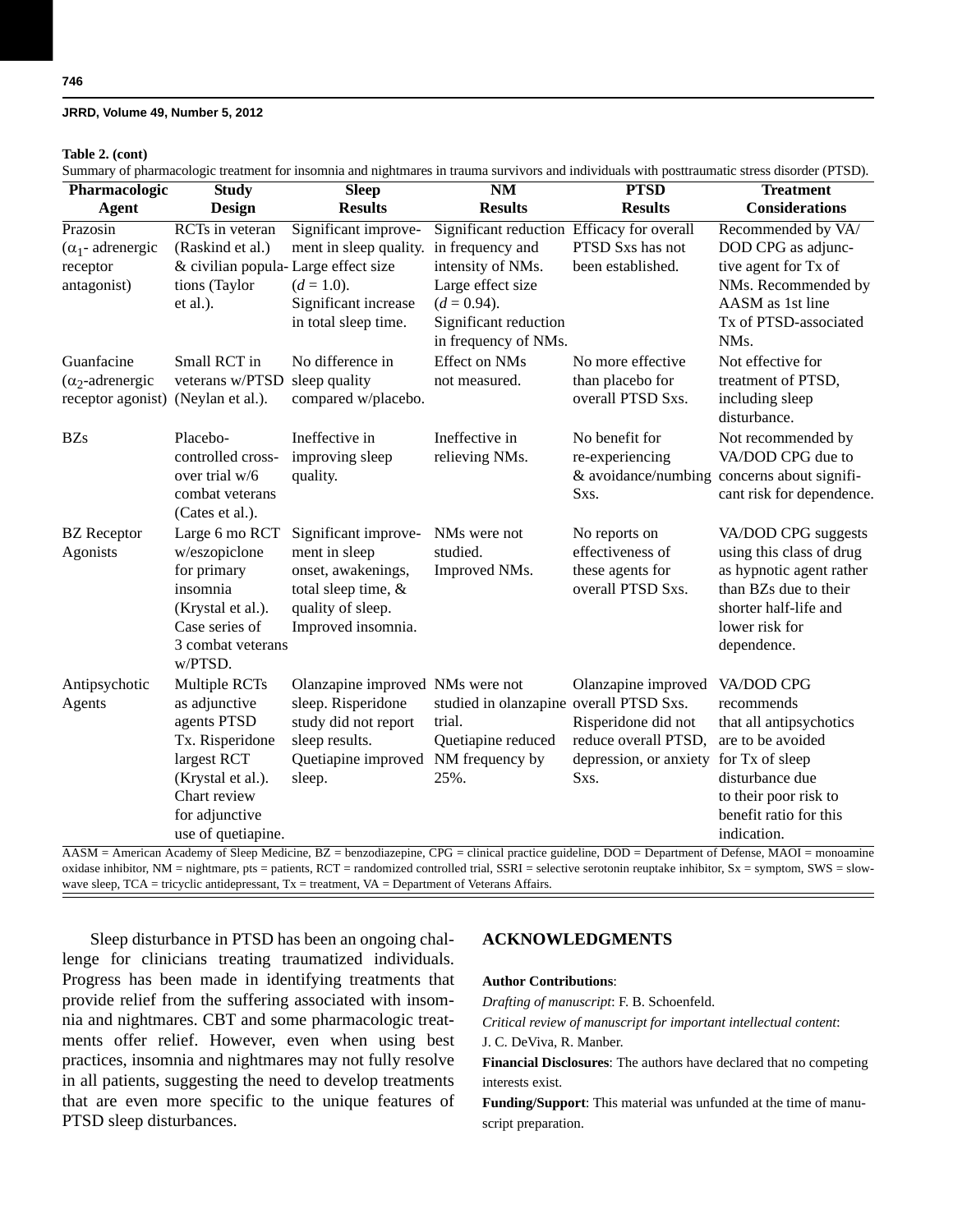## **REFERENCES**

 1. Koren D, Arnon I, Lavie P, Klein E. Sleep complaints as early predictors of posttraumatic stress disorder: a 1-year prospective study of injured survivors of motor vehicle accidents. Am J Psychiatry. 2002;159(5):855–57. [\[PMID:11986142\]](http://www.ncbi.nlm.nih.gov/entrez/query.fcgi?cmd=Retrieve&db=PubMed&list_uids=11986142&dopt=Abstract)

<http://dx.doi.org/10.1176/appi.ajp.159.5.855> 2. Harvey AG, Bryant RA. The relationship between acute

stress disorder and posttraumatic stress disorder: a prospective evaluation of motor vehicle accident survivors. J Consult Clin Psychol. 1998;66(3):507–12. [\[PMID:9642889\]](http://www.ncbi.nlm.nih.gov/entrez/query.fcgi?cmd=Retrieve&db=PubMed&list_uids=9642889&dopt=Abstract)

<http://dx.doi.org/10.1037/0022-006X.66.3.507>

- 3. Mellman TA, Pigeon WR, Nowell PD, Nolan B. Relationships between REM sleep findings and PTSD symptoms during the early aftermath of trauma. J Trauma Stress. 2007;20(5):893–901. [\[PMID:17955526\]](http://www.ncbi.nlm.nih.gov/entrez/query.fcgi?cmd=Retrieve&db=PubMed&list_uids=17955526&dopt=Abstract) <http://dx.doi.org/10.1002/jts.20246>
- 4. Maher MJ, Rego SA, Asnis GM. Sleep disturbances in patients with post-traumatic stress disorder: epidemiology, impact and approaches to management. CNS Drugs. 2006;20(7):567–90. [\[PMID:16800716\]](http://www.ncbi.nlm.nih.gov/entrez/query.fcgi?cmd=Retrieve&db=PubMed&list_uids=16800716&dopt=Abstract) <http://dx.doi.org/10.2165/00023210-200620070-00003>
- 5. Neylan TC, Marmar CR, Metzler TJ, Weiss DS, Zatzick DF, Delucchi KL, Wu RM, Schoenfeld FB. Sleep disturbances in the Vietnam generation: findings from a nationally representative sample of male Vietnam veterans. Am J Psychiatry. 1998;155(7):929–33. [\[PMID:9659859\]](http://www.ncbi.nlm.nih.gov/entrez/query.fcgi?cmd=Retrieve&db=PubMed&list_uids=9659859&dopt=Abstract)
- 6. Germain A, Buysse DJ, Nofzinger E. Sleep-specific mechanisms underlying posttraumatic stress disorder: integrative review and neurobiological hypotheses. Sleep Med Rev. 2008;12(3):185–95. [\[PMID:17997114\]](http://www.ncbi.nlm.nih.gov/entrez/query.fcgi?cmd=Retrieve&db=PubMed&list_uids=17997114&dopt=Abstract) <http://dx.doi.org/10.1016/j.smrv.2007.09.003>
- 7. Horne JA. Human sleep, sleep loss and behaviour. Implications for the prefrontal cortex and psychiatric disorder. Br J Psychiatry. 1993;162:413–19. [\[PMID:8453439\]](http://www.ncbi.nlm.nih.gov/entrez/query.fcgi?cmd=Retrieve&db=PubMed&list_uids=8453439&dopt=Abstract) <http://dx.doi.org/10.1192/bjp.162.3.413>
- 8. Walker MP. The role of sleep in cognition and emotion. Ann N Y Acad Sci. 2009;1156:168–97. [\[PMID:19338508\]](http://www.ncbi.nlm.nih.gov/entrez/query.fcgi?cmd=Retrieve&db=PubMed&list_uids=19338508&dopt=Abstract) <http://dx.doi.org/10.1111/j.1749-6632.2009.04416.x>
- 9. Kobayashi I, Boarts JM, Delahanty DL. Polysomnographically measured sleep abnormalities in PTSD: a meta-analytic review. Psychophysiology. 2007;44(4):660–69. [\[PMID:17521374\]](http://www.ncbi.nlm.nih.gov/entrez/query.fcgi?cmd=Retrieve&db=PubMed&list_uids=17521374&dopt=Abstract) <http://dx.doi.org/10.1111/j.1469-8986.2007.537.x>
- 10. Breslau N, Roth T, Burduvali E, Kapke A, Schultz L, Roehrs T. Sleep in lifetime posttraumatic stress disorder: a community-based polysomnographic study. Arch Gen Psychiatry. 2004;61(5):508–16. [\[PMID:15123496\]](http://www.ncbi.nlm.nih.gov/entrez/query.fcgi?cmd=Retrieve&db=PubMed&list_uids=15123496&dopt=Abstract) <http://dx.doi.org/10.1001/archpsyc.61.5.508>
- 11. Neylan TC, Lenoci M, Maglione ML, Rosenlicht NZ, Metzler TJ, Otte C, Schoenfeld FB, Yehuda R, Marmar CR. Delta sleep response to metyrapone in post-traumatic stress disorder. Neuropsychopharmacology. 2003;28(9): 1666–76. [\[PMID:12799616\]](http://www.ncbi.nlm.nih.gov/entrez/query.fcgi?cmd=Retrieve&db=PubMed&list_uids=12799616&dopt=Abstract) <http://dx.doi.org/10.1038/sj.npp.1300215>
- 12. Management of Post-Traumatic Stress Working Group [Internet]. VA/DOD clinical practice guidelines for management of post-traumatic stress. Washington (DC): Department of Veterans Affairs, Department of Defense; 2010. Available from: [http://www.healthquality.va.gov/](http://www.healthquality.va.gov/Post_Traumatic_Stress_Disorder_PTSD.asp) [ptsd/ptsd\\_full.pdf](http://www.healthquality.va.gov/Post_Traumatic_Stress_Disorder_PTSD.asp)
- 13. Schreuder BJ, van Egmond M, Kleijn WC, Visser AT. Daily reports of posttraumatic nightmares and anxiety dreams in Dutch war victims. J Anxiety Disord. 1998; 12(6):511–24. [\[PMID:9879032\]](http://www.ncbi.nlm.nih.gov/entrez/query.fcgi?cmd=Retrieve&db=PubMed&list_uids=9879032&dopt=Abstract) [http://dx.doi.org/10.1016/S0887-6185\(98\)00032-2](http://dx.doi.org/10.1016/S0887-6185(98)00032-2)
- 14. Kaminer H, Lavie P. Sleep and dreaming in Holocaust survivors. Dramatic decrease in dream recall in well-adjusted survivors. J Nerv Ment Dis. 1991;179(11):664–69. [\[PMID:1940889\]](http://www.ncbi.nlm.nih.gov/entrez/query.fcgi?cmd=Retrieve&db=PubMed&list_uids=1940889&dopt=Abstract) <http://dx.doi.org/10.1097/00005053-199111000-00003>
- 15. Sjöström N, Hetta J, Waern M. Persistent nightmares are associated with repeat suicide attempt: a prospective study. Psychiatry Res. 2009;170(2–3):208–11. [\[PMID:19900715\]](http://www.ncbi.nlm.nih.gov/entrez/query.fcgi?cmd=Retrieve&db=PubMed&list_uids=19900715&dopt=Abstract)

<http://dx.doi.org/10.1016/j.psychres.2008.09.006>

- 16. Tanskanen A, Tuomilehto J, Viinamäki H, Vartiainen E, Lehtonen J, Puska P. Nightmares as predictors of suicide. Sleep. 2001;24(7):844–47. [\[PMID:11683487\]](http://www.ncbi.nlm.nih.gov/entrez/query.fcgi?cmd=Retrieve&db=PubMed&list_uids=11683487&dopt=Abstract)
- 17. Zayfert C, DeViva JC. Residual insomnia following cognitive behavioral therapy for PTSD. J Trauma Stress. 2004;17(1):69–73. [\[PMID:15027796\]](http://www.ncbi.nlm.nih.gov/entrez/query.fcgi?cmd=Retrieve&db=PubMed&list_uids=15027796&dopt=Abstract) <http://dx.doi.org/10.1023/B:JOTS.0000014679.31799.e7>
- 18. Mellman TA, Kulick-Bell R, Ashlock LE, Nolan B. Sleep events among veterans with combat-related posttraumatic stress disorder. Am J Psychiatry. 1995;152(1):110–15. [\[PMID:7802100\]](http://www.ncbi.nlm.nih.gov/entrez/query.fcgi?cmd=Retrieve&db=PubMed&list_uids=7802100&dopt=Abstract)
- 19. Brown TM, Boudewyns PA. Periodic limb movements of sleep in combat veterans with posttraumatic stress disorder. J Trauma Stress. 1996;9(1):129–36. [\[PMID:8750456\]](http://www.ncbi.nlm.nih.gov/entrez/query.fcgi?cmd=Retrieve&db=PubMed&list_uids=8750456&dopt=Abstract) <http://dx.doi.org/10.1002/jts.2490090111>
- 20. Hening WA, Allen RP, Earley CJ, Picchietti DL, Silber MH; Restless Legs Syndrome Task Force of the Standards of Practice Committee of the American Academy of Sleep Medicine. An update on the dopaminergic treatment of restless legs syndrome and periodic limb movement disorder. Sleep. 2004;27(3):560–83. [\[PMID:15164915\]](http://www.ncbi.nlm.nih.gov/entrez/query.fcgi?cmd=Retrieve&db=PubMed&list_uids=15164915&dopt=Abstract)
- 21. Winkelman JW, Bogan RK, Schmidt MH, Hudson JD, DeRossett SE, Hill-Zabala CE. Randomized polysomnography study of gabapentin enacarbil in subjects with restless legs syndrome. Mov Disord. 2011;26(11):2065–72.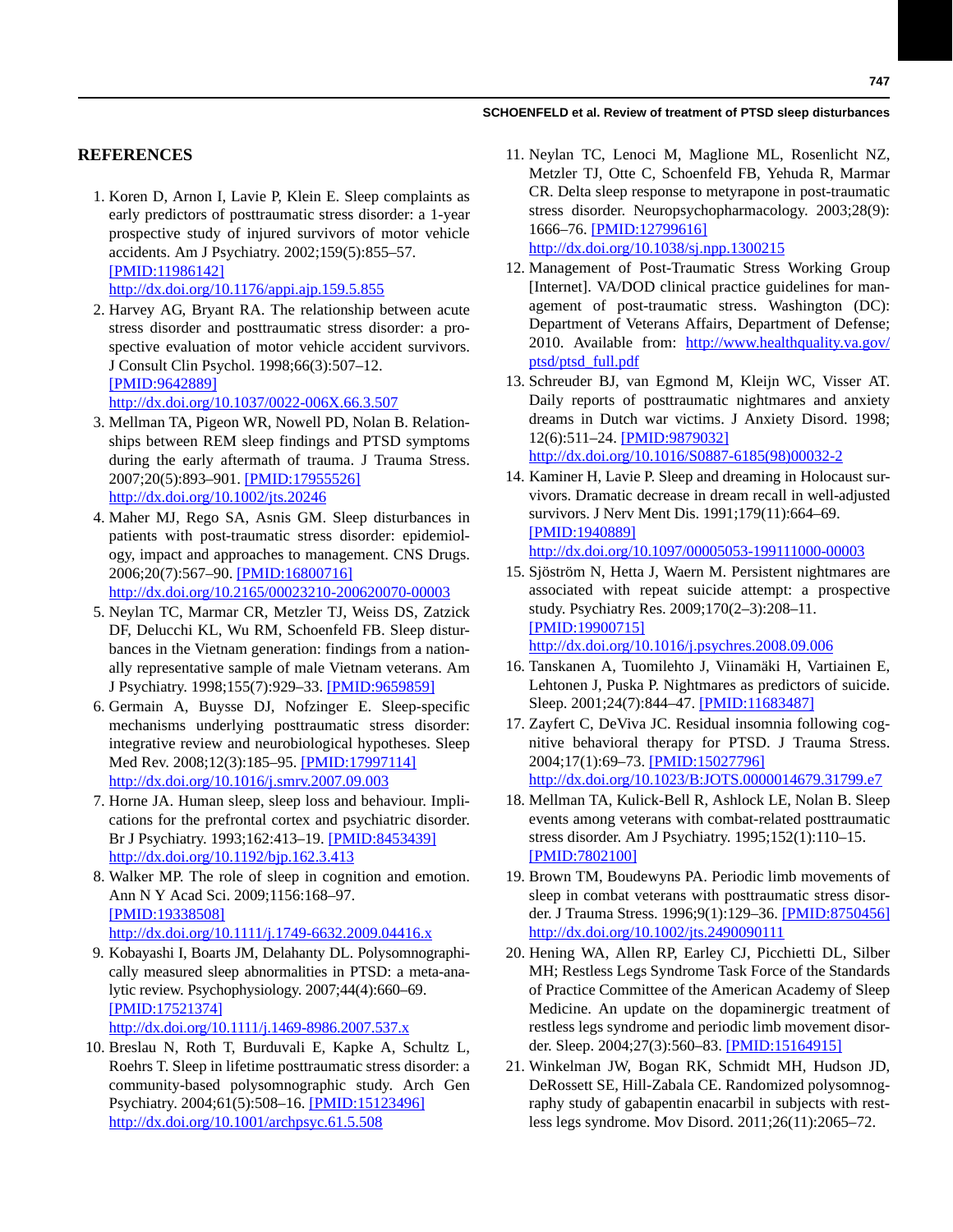## [\[PMID:21611981\]](http://www.ncbi.nlm.nih.gov/entrez/query.fcgi?cmd=Retrieve&db=PubMed&list_uids=21611981&dopt=Abstract)

<http://dx.doi.org/10.1002/mds.23771>

- 22. Nofzinger EA, Fasiczka A, Berman S, Thase ME. Bupropion SR reduces periodic limb movements associated with arousals from sleep in depressed patients with periodic limb movement disorder. J Clin Psychiatry. 2000; 61(11):858–62. [\[PMID:11105739\]](http://www.ncbi.nlm.nih.gov/entrez/query.fcgi?cmd=Retrieve&db=PubMed&list_uids=11105739&dopt=Abstract) <http://dx.doi.org/10.4088/JCP.v61n1108>
- 23. Yang C, White DP, Winkelman JW. Antidepressants and periodic leg movements of sleep. Biol Psychiatry. 2005; 58(6):510–14. [\[PMID:16005440\]](http://www.ncbi.nlm.nih.gov/entrez/query.fcgi?cmd=Retrieve&db=PubMed&list_uids=16005440&dopt=Abstract) <http://dx.doi.org/10.1016/j.biopsych.2005.04.022>
- 24. Cohrs S, Rodenbeck A, Hornyak M, Kunz D. [Restless legs syndrome, periodic limb movements, and psychopharmacology]. Nervenarzt. 2008;79(11):1263–64, 1266–72. [\[PMID:18958441\]](http://www.ncbi.nlm.nih.gov/entrez/query.fcgi?cmd=Retrieve&db=PubMed&list_uids=18958441&dopt=Abstract) <http://dx.doi.org/10.1007/s00115-008-2575-2>
- 25. Boeve BF, Silber MH, Saper CB, Ferman TJ, Dickson DW, Parisi JE, Benarroch EE, Ahlskog JE, Smith GE, Caselli RC, Tippman-Peikert M, Olson EJ, Lin SC, Young T, Wszolek Z, Schenck CH, Mahowald MW, Castillo PR, Del Tredici K, Braak H. Pathophysiology of REM sleep behaviour disorder and relevance to neurodegenerative disease. Brain. 2007;130(Pt 11):2770–88. [\[PMID:17412731\]](http://www.ncbi.nlm.nih.gov/entrez/query.fcgi?cmd=Retrieve&db=PubMed&list_uids=17412731&dopt=Abstract)

<http://dx.doi.org/10.1093/brain/awm056>

 26. Olson EJ, Boeve BF, Silber MH. Rapid eye movement sleep behaviour disorder: demographic, clinical and laboratory findings in 93 cases. Brain. 2000;123(Pt 2):331–39. [\[PMID:10648440\]](http://www.ncbi.nlm.nih.gov/entrez/query.fcgi?cmd=Retrieve&db=PubMed&list_uids=10648440&dopt=Abstract)

```
http://dx.doi.org/10.1093/brain/123.2.331
```
- 27. Thomas A, Bonanni L, Onofrj M. Symptomatic REM sleep behavior disorder. Neurol Sci. 2007;28:21–36. <http://dx.doi.org/10.1007/s10072-007-0735-y>
- 28. Winkelman JW, James L. Serotonergic antidepressants are associated with REM sleep without atonia. Sleep. 2004; 27(2):317–21. [\[PMID:15124729\]](http://www.ncbi.nlm.nih.gov/entrez/query.fcgi?cmd=Retrieve&db=PubMed&list_uids=15124729&dopt=Abstract)
- 29. Husain AM, Miller PP, Carwile ST. Rem sleep behavior disorder: potential relationship to post-traumatic stress disorder. J Clin Neurophysiol. 2001;18(2):148–57. [\[PMID:11435805\]](http://www.ncbi.nlm.nih.gov/entrez/query.fcgi?cmd=Retrieve&db=PubMed&list_uids=11435805&dopt=Abstract) <http://dx.doi.org/10.1097/00004691-200103000-00005>
- 30. Ross RJ, Ball WA, Sullivan KA, Caroff SN. Sleep disturbance as the hallmark of posttraumatic stress disorder. Am J Psychiatry. 1989;146(6):697–707. [\[PMID:2658624\]](http://www.ncbi.nlm.nih.gov/entrez/query.fcgi?cmd=Retrieve&db=PubMed&list_uids=2658624&dopt=Abstract)
- 31. Boeve BF, Silber MH, Ferman TJ. Melatonin for treatment of REM sleep behavior disorder in neurologic disorders: results in 14 patients. Sleep Med. 2003;4(4):281–84. [\[PMID:14592300\]](http://www.ncbi.nlm.nih.gov/entrez/query.fcgi?cmd=Retrieve&db=PubMed&list_uids=14592300&dopt=Abstract) [http://dx.doi.org/10.1016/S1389-9457\(03\)00072-8](http://dx.doi.org/10.1016/S1389-9457(03)00072-8)
- 32. Lurie A. Obstructive sleep apnea in adults: epidemiology, clinical presentation, and treatment options. Adv Cardiol.

2011;46:1–42. [\[PMID:22005188\]](http://www.ncbi.nlm.nih.gov/entrez/query.fcgi?cmd=Retrieve&db=PubMed&list_uids=22005188&dopt=Abstract) <http://dx.doi.org/10.1159/000327660>

- 33. Sharafkhaneh A, Giray N, Richardson P, Young T, Hirshkowitz M. Association of psychiatric disorders and sleep apnea in a large cohort. Sleep. 2005;28(11):1405–11. [\[PMID:16335330\]](http://www.ncbi.nlm.nih.gov/entrez/query.fcgi?cmd=Retrieve&db=PubMed&list_uids=16335330&dopt=Abstract)
- 34. Krakow B, Lowry C, Germain A, Gaddy L, Hollifield M, Koss M, Tandberg D, Johnston L, Melendrez D. A retrospective study on improvements in nightmares and posttraumatic stress disorder following treatment for co-morbid sleep-disordered breathing. J Psychosom Res. 2000; 49(5):291–98. [\[PMID:11164053\]](http://www.ncbi.nlm.nih.gov/entrez/query.fcgi?cmd=Retrieve&db=PubMed&list_uids=11164053&dopt=Abstract) [http://dx.doi.org/10.1016/S0022-3999\(00\)00147-1](http://dx.doi.org/10.1016/S0022-3999(00)00147-1)
- 35. El-Solh AA, Ayyar L, Akinnusi M, Relia S, Akinnusi O. Positive airway pressure adherence in veterans with posttraumatic stress disorder. Sleep. 2010;33(11):1495–1500. [\[PMID:21102991\]](http://www.ncbi.nlm.nih.gov/entrez/query.fcgi?cmd=Retrieve&db=PubMed&list_uids=21102991&dopt=Abstract)
- 36. Youakim JM, Doghramji K, Schutte SL. Posttraumatic stress disorder and obstructive sleep apnea syndrome. Psychosomatics. 1998;39(2):168-71. [\[PMID:9584544\]](http://www.ncbi.nlm.nih.gov/entrez/query.fcgi?cmd=Retrieve&db=PubMed&list_uids=9584544&dopt=Abstract) [http://dx.doi.org/10.1016/S0033-3182\(98\)71365-9](http://dx.doi.org/10.1016/S0033-3182(98)71365-9)
- 37. Belleville G, Guay S, Marchand A. Persistence of sleep disturbances following cognitive-behavior therapy for posttraumatic stress disorder. J Psychosom Res. 2011;70(4): 318–27. [\[PMID:21414451\]](http://www.ncbi.nlm.nih.gov/entrez/query.fcgi?cmd=Retrieve&db=PubMed&list_uids=21414451&dopt=Abstract) <http://dx.doi.org/10.1016/j.jpsychores.2010.09.022>
- 38. Spielman AJ, Caruso LS, Glovinsky PB. A behavioral perspective on insomnia treatment. Psychiatr Clin North Am. 1987;10(4):541-53. [\[PMID:3332317\]](http://www.ncbi.nlm.nih.gov/entrez/query.fcgi?cmd=Retrieve&db=PubMed&list_uids=3332317&dopt=Abstract)
- 39. Perlis ML, Jungquist C, Smith MT, Posner D. Cognitive Behavioral Treatment of Insomnia: A session-by-session guide. New York (NY): Springer; 2005.
- 40. Foa EB, Keane TM, Friedman MJ, Cohen JA, editors. Effective treatments for PTSD: Practice guidelines from the International Society for Traumatic Stress Studies, 2nd edition. New York (NY): Guilford Press; 2009.
- 41. Cooper NA, Clum GA. Imaginal flooding as a supplementary treatment for PTSD in combat veterans—a controlled study. Behav Ther. 1989;20(3):381–91. [http://dx.doi.org/10.1016/S0005-7894\(89\)80057-7](http://dx.doi.org/10.1016/S0005-7894(89)80057-7)
- 42. Galovski TE, Monson C, Bruce SE, Resick PA. Does cognitive-behavioral therapy for PTSD improve perceived health and sleep impairment? J Trauma Stress. 2009; 22(3):197–204. [\[PMID:19466746\]](http://www.ncbi.nlm.nih.gov/entrez/query.fcgi?cmd=Retrieve&db=PubMed&list_uids=19466746&dopt=Abstract) <http://dx.doi.org/10.1002/jts.20418>
- 43. Nishith P, Duntley SP, Domitrovich PP, Uhles ML, Cook BJ, Stein PK. Effect of cognitive behavioral therapy on heart rate variability during REM sleep in female rape victims with PTSD. J Trauma Stress. 2003;16(3):247–50. [\[PMID:12816336\]](http://www.ncbi.nlm.nih.gov/entrez/query.fcgi?cmd=Retrieve&db=PubMed&list_uids=12816336&dopt=Abstract)

<http://dx.doi.org/10.1023/A:1023791906879>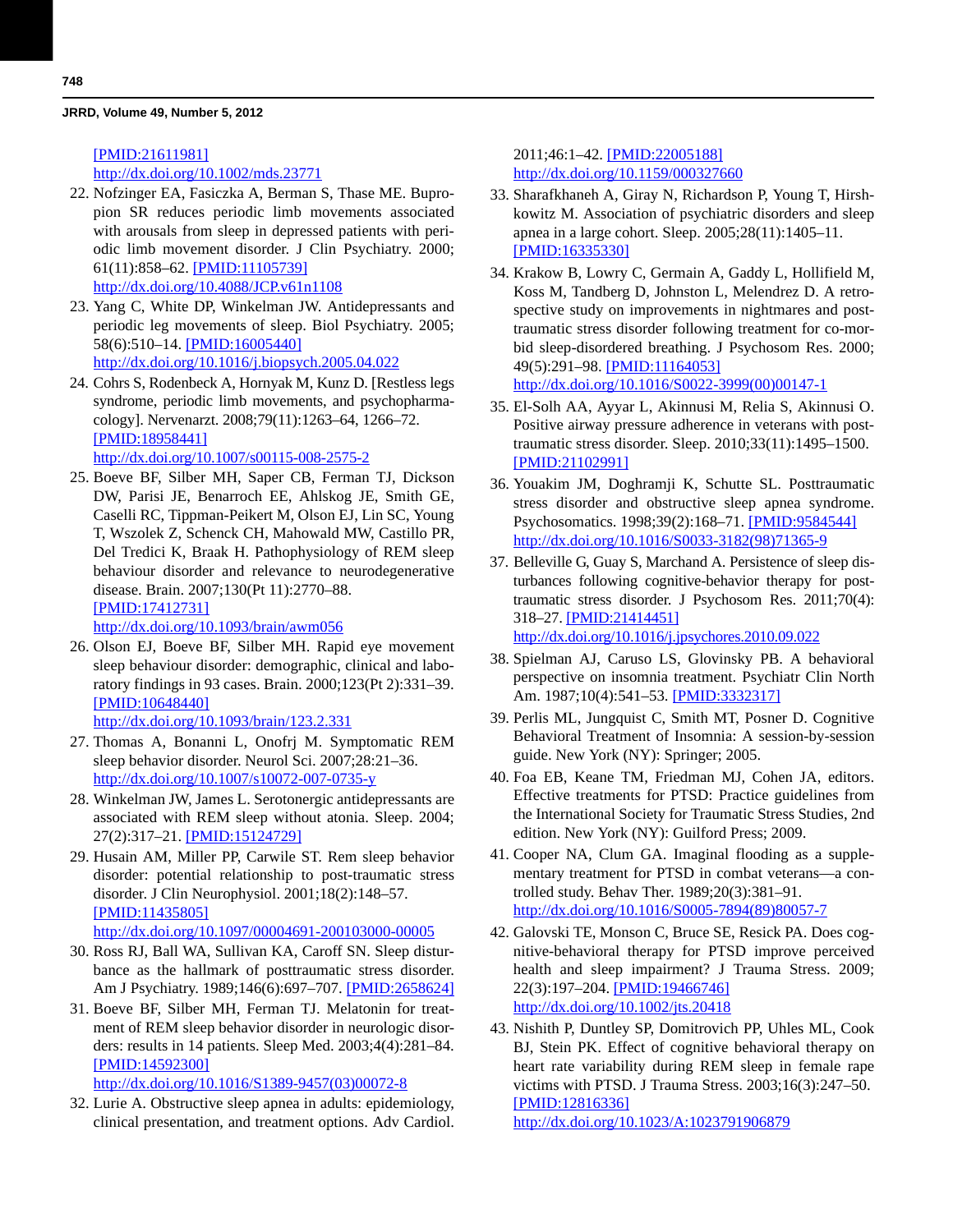- 44. DeViva JC, Zayfert C, Pigeon WR, Mellman TA. Treatment of residual insomnia after CBT for PTSD: case studies. J Trauma Stress. 2005;18(2):155–59. [\[PMID:16281208\]](http://www.ncbi.nlm.nih.gov/entrez/query.fcgi?cmd=Retrieve&db=PubMed&list_uids=16281208&dopt=Abstract) <http://dx.doi.org/10.1002/jts.20015>
- 45. Spates CR, Koch E. From eye movement desensitization and reprocessing to exposure therapy: a review of the evidence for shared mechanisms. Jpn J Behav Anal. 2003; 18(2):62–75.
- 46. Raboni MR, Tufik S, Suchecki D. Treatment of PTSD by eye movement desensitization reprocessing (EMDR) improves sleep quality, quality of life, and perception of stress. Ann N Y Acad Sci. 2006;1071:508–13. [\[PMID:16891609\]](http://www.ncbi.nlm.nih.gov/entrez/query.fcgi?cmd=Retrieve&db=PubMed&list_uids=16891609&dopt=Abstract) <http://dx.doi.org/10.1196/annals.1364.054>

 47. Krakow B, Zadra A. Clinical management of chronic nightmares: imagery rehearsal therapy. Behav Sleep Med. 2006;4(1):45–70. [\[PMID:16390284\]](http://www.ncbi.nlm.nih.gov/entrez/query.fcgi?cmd=Retrieve&db=PubMed&list_uids=16390284&dopt=Abstract) [http://dx.doi.org/10.1207/s15402010bsm0401\\_4](http://dx.doi.org/10.1207/s15402010bsm0401_4)

- 48. Gehrman PR, Harb GC. Treatment of nightmares in the context of posttraumatic stress disorder. J Clin Psychol. 2010;66(11):1185–94. [\[PMID:20865767\]](http://www.ncbi.nlm.nih.gov/entrez/query.fcgi?cmd=Retrieve&db=PubMed&list_uids=20865767&dopt=Abstract) <http://dx.doi.org/10.1002/jclp.20730>
- 49. Krakow B, Hollifield M, Schrader R, Koss M, Tandberg D, Lauriello J, McBride L, Warner TD, Cheng D, Edmond T, Kellner R. A controlled study of imagery rehearsal for chronic nightmares in sexual assault survivors with PTSD: a preliminary report. J Trauma Stress. 2000;13(4): 589–609. [\[PMID:11109233\]](http://www.ncbi.nlm.nih.gov/entrez/query.fcgi?cmd=Retrieve&db=PubMed&list_uids=11109233&dopt=Abstract)

<http://dx.doi.org/10.1023/A:1007854015481>

- 50. Krakow B, Hollifield M, Johnston L, Koss M, Schrader R, Warner TD, Tandberg D, Lauriello J, McBride L, Cutchen L, Cheng D, Emmons S, Germain A, Melendrez D, Sandoval D, Prince H. Imagery rehearsal therapy for chronic nightmares in sexual assault survivors with posttraumatic stress disorder: a randomized controlled trial. JAMA. 2001;286(5):537–45. [\[PMID:11476655\]](http://www.ncbi.nlm.nih.gov/entrez/query.fcgi?cmd=Retrieve&db=PubMed&list_uids=11476655&dopt=Abstract) <http://dx.doi.org/10.1001/jama.286.5.537>
- 51. Forbes D, Phelps A, McHugh T. Treatment of combatrelated nightmares using imagery rehearsal: a pilot study. J Trauma Stress. 2001;14(2):433–42. [\[PMID:11469167\]](http://www.ncbi.nlm.nih.gov/entrez/query.fcgi?cmd=Retrieve&db=PubMed&list_uids=11469167&dopt=Abstract) <http://dx.doi.org/10.1023/A:1011133422340>
- 52. Nappi CM, Drummond SP, Thorp SR, McQuaid JR. Effectiveness of imagery rehearsal therapy for the treatment of combat-related nightmares in veterans. Behav Ther. 2010;41(2):237–44. [\[PMID:20412888\]](http://www.ncbi.nlm.nih.gov/entrez/query.fcgi?cmd=Retrieve&db=PubMed&list_uids=20412888&dopt=Abstract) <http://dx.doi.org/10.1016/j.beth.2009.03.003>
- 53. Lu M, Wagner A, Van Male L, Whitehead A, Boehnlein J. Imagery rehearsal therapy for posttraumatic nightmares in U.S. veterans. J Trauma Stress. 2009;22(3):236–39. [\[PMID:19444882\]](http://www.ncbi.nlm.nih.gov/entrez/query.fcgi?cmd=Retrieve&db=PubMed&list_uids=19444882&dopt=Abstract) <http://dx.doi.org/10.1002/jts.20407>
- 54. Cook JM, Harb GC, Gehrman PR, Cary MS, Gamble GM, Forbes D, Ross RJ. Imagery rehearsal for posttraumatic nightmares: a randomized controlled trial. J Trauma Stress. 2010;23(5):553–63. [\[PMID:20839311\]](http://www.ncbi.nlm.nih.gov/pubmed/20839311) http://dx.doi.org/10.1002/jts.20569
- 55. Davis JL, Wright DC. Randomized clinical trial for treatment of chronic nightmares in trauma-exposed adults. J Trauma Stress. 2007;20(2):123–33. [\[PMID:17427914\]](http://www.ncbi.nlm.nih.gov/pubmed/17427914) http://dx.doi.org/10.1002/jts.20199
- 56. Moore BA, Krakow B. Imagery Rehearsal Therapy: An emerging treatment for posttraumatic nightmares in veterans. Psychol Trauma. 2010;2(3):232–38. http://dx.doi.org/10.1037/a0019895
- 57. Foa EB, Hembree EA, Rothbaum BO. Prolonged exposure therapy for PTSD: Emotional processing of traumatic experiences (therapist guide). New York (NY): Oxford University Press; 2007.
- 58. Cellucci AJ, Lawrence P. The efficacy of systematic desensitization in reducing nightmares. J Behav Ther Exp Psychiary. 1978;9:109–14. [http://dx.doi.org/10.1016/0005-7916\(78\)90054-X](http://dx.doi.org/10.1016/0005-7916(78)90054-X)
- 59. Miller WR, DiPilato M. Treatment of nightmares via relaxation and desensitization: a controlled evaluation. J Consult Clin Psychol. 1983;51(6):870–77. [\[PMID:6140275\]](http://www.ncbi.nlm.nih.gov/entrez/query.fcgi?cmd=Retrieve&db=PubMed&list_uids=6140275&dopt=Abstract) <http://dx.doi.org/10.1037/0022-006X.51.6.870>
- 60. Kellner R, Neidhardt J, Krakow B, Pathak D. Changes in chronic nightmares after one session of desensitization or rehearsal instructions. Am J Psychiatry. 1992;149(5):659–63. [\[PMID:1349459\]](http://www.ncbi.nlm.nih.gov/entrez/query.fcgi?cmd=Retrieve&db=PubMed&list_uids=1349459&dopt=Abstract)
- 61. Swanson LM, Favorite TK, Horin E, Arnedt JT. A combined group treatment for nightmares and insomnia in combat veterans: a pilot study. J Trauma Stress. 2009; 22(6):639–42. [\[PMID:19908322\]](http://www.ncbi.nlm.nih.gov/entrez/query.fcgi?cmd=Retrieve&db=PubMed&list_uids=19908322&dopt=Abstract)
- 62. Grunert BK, Weis JM, Smucker MR, Christianson HF. Imagery rescripting and reprocessing therapy after failed prolonged exposure for post-traumatic stress disorder following industrial injury. J Behav Ther Exp Psychiatry. 2007;38(4):317–28. [\[PMID:18037391\]](http://www.ncbi.nlm.nih.gov/entrez/query.fcgi?cmd=Retrieve&db=PubMed&list_uids=18037391&dopt=Abstract) [http://dx.doi.org/10.101](http://dx.doi.org/10.1016/j.jbtep.2007.10.005)[6/j.jbtep.2007.10](http://www.ncbi.nlm.nih.gov/entrez/query.fcgi?cmd=Retrieve&db=PubMed&list_uids=20437313&dopt=Abstract)[.005](http://dx.doi.org/10.1682/JRRD.2009.05.0062)
- 63. Smucker MR, Niederee JL. Treating incest-related PTSD and pathogenic schemas through imaginal exposure and rescripting. Cogn Behav Pract. 1995;2:63–93. [http://dx.doi.org/10.1016/S1077-7229\(05\)80005-7](http://dx.doi.org/10.1016/S1077-7229(05)80005-7)
- 64. Krakow B, Johnston L, Melendrez D, Hollifield M, Warner TD, Chavez-Kennedy D, Herlan MJ. An openlabel trial of evidence-based cognitive behavior therapy for nightmares and insomnia in crime victims with PTSD. Am J Psychiatry. 2001;158(12):2043–47. [\[PMID:11729023\]](http://www.ncbi.nlm.nih.gov/entrez/query.fcgi?cmd=Retrieve&db=PubMed&list_uids=11729023&dopt=Abstract)

<http://dx.doi.org/10.1176/appi.ajp.158.12.2043>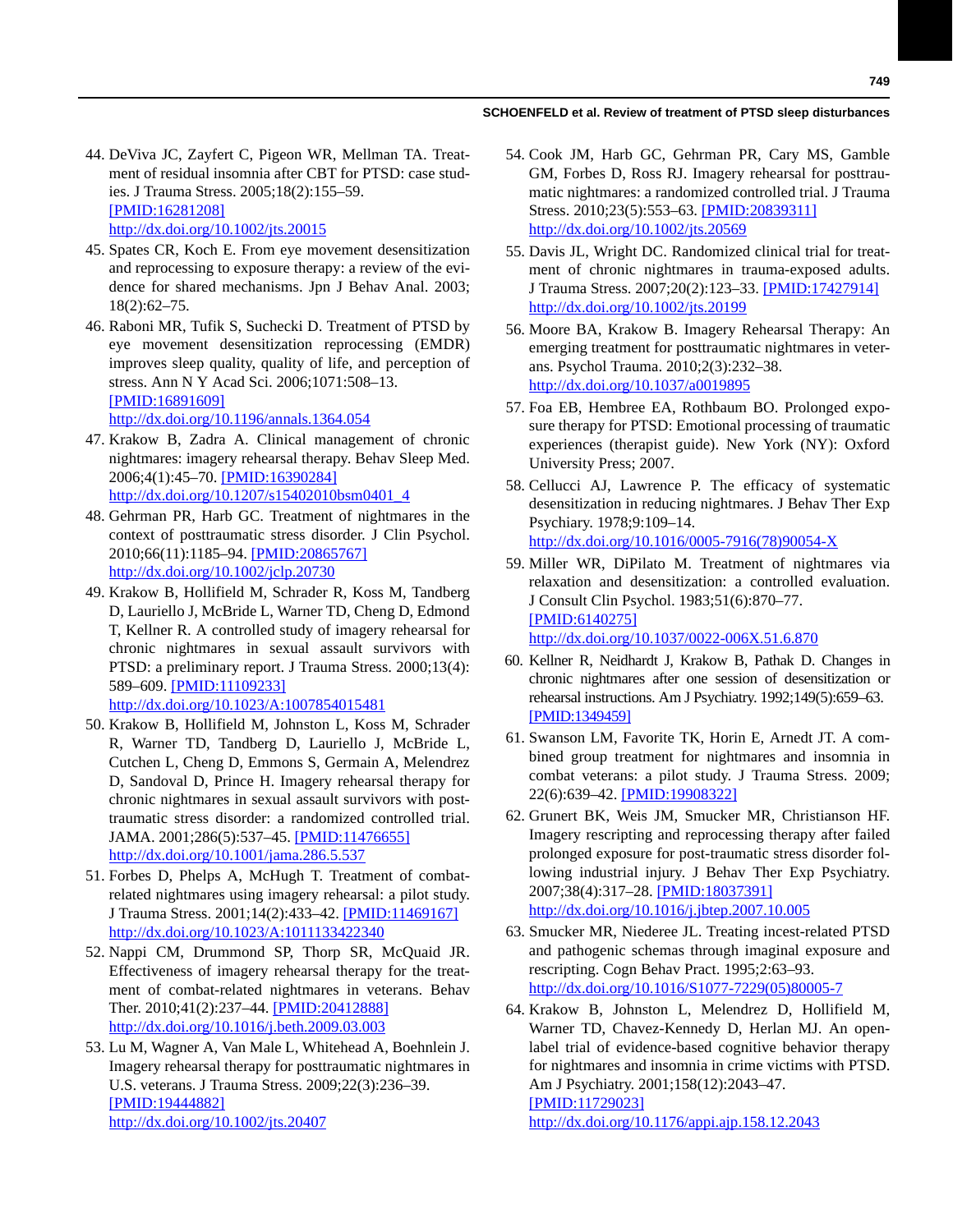- 65. Aurora RN, Zak RS, Auerbach SH, Casey KR, Chowdhuri S, Karippot A, Maganti RK, Ramar K, Kristo DA, Bista SR, Lamm CI, Morgenthaler TI; Standards of Practice Committee; American Academy of Sleep Medicine. Best practice guide for the treatment of nightmare disorder in adults. J Clin Sleep Med. 2010;6(4):389–401. [\[PMID:20726290\]](http://www.ncbi.nlm.nih.gov/entrez/query.fcgi?cmd=Retrieve&db=PubMed&list_uids=20726290&dopt=Abstract)
- 66. Nappi CM, Drummond SP, Hall JM. Treating nightmares and insomnia in posttraumatic stress disorder: a review of current evidence. Neuropharmacology. 2012;62(2):576–85. [\[PMID:21396945\]](http://www.ncbi.nlm.nih.gov/entrez/query.fcgi?cmd=Retrieve&db=PubMed&list_uids=21396945&dopt=Abstract) <http://dx.doi.org/10.1016/j.neuropharm.2011.02.029>
- 67. Morin CM, Colecchi C, Stone J, Sood R, Brink D. Behavioral and pharmacological therapies for late-life insomnia: a randomized controlled trial. JAMA. 1999;281(11):991–99. [\[PMID:10086433\]](http://www.ncbi.nlm.nih.gov/entrez/query.fcgi?cmd=Retrieve&db=PubMed&list_uids=10086433&dopt=Abstract) <http://dx.doi.org/10.1001/jama.281.11.991>
- 68. Morin CM, Culbert JP, Schwartz SM. Non-pharmacological interventions for insomnia: a meta-analysis of treatment efficacy. Am J Psychiatry. 1994;51:1172–80.
- 69. Murtagh DR, Greenwood KM. Identifying effective psychological treatments for insomnia: a meta-analysis. J Consult Clin Psychol. 1995;63(1):79–89. [\[PMID:7896994\]](http://www.ncbi.nlm.nih.gov/entrez/query.fcgi?cmd=Retrieve&db=PubMed&list_uids=7896994&dopt=Abstract) <http://dx.doi.org/10.1037/0022-006X.63.1.79>
- 70. Schutte-Rodin S, Broch L, Buysse D, Dorsey C, Sateia M. Clinical guideline for the evaluation and management of chronic insomnia in adults. J Clin Sleep Med. 2008; 4(5):487–504. [\[PMID:18853708\]](http://www.ncbi.nlm.nih.gov/entrez/query.fcgi?cmd=Retrieve&db=PubMed&list_uids=18853708&dopt=Abstract)
- 71. Morin CM, Hauri PJ, Espie CA, Spielman AJ, Buysse DJ, Bootzin RR. Nonpharmacologic treatment of chronic insomnia. An American Academy of Sleep Medicine review. Sleep. 1999;22(8):1134–56. [\[PMID:10617176\]](http://www.ncbi.nlm.nih.gov/entrez/query.fcgi?cmd=Retrieve&db=PubMed&list_uids=10617176&dopt=Abstract)
- 72. Germain A, Shear MK, Hall M, Buysse DJ. Effects of a brief behavioral treatment for PTSD-related sleep disturbances: a pilot study. Behav Res Ther. 2007;45(3):627–32. [\[PMID:16777060\]](http://www.ncbi.nlm.nih.gov/entrez/query.fcgi?cmd=Retrieve&db=PubMed&list_uids=16777060&dopt=Abstract)

<http://dx.doi.org/10.1016/j.brat.2006.04.009>

- 73. Ulmer CS, Edinger JD, Calhoun PS. A multi-component cognitive-behavioral intervention for sleep disturbance in veterans with PTSD: a pilot study. J Clin Sleep Med. 2011;7(1):57–68. [\[PMID:21344046\]](http://www.ncbi.nlm.nih.gov/entrez/query.fcgi?cmd=Retrieve&db=PubMed&list_uids=21344046&dopt=Abstract)
- 74. Long ME, Hammons ME, Davis JL, Frueh BC, Khan MM, Elhai JD, Teng EJ. Imagery rescripting and exposure group treatment of posttraumatic nightmares in Veterans with PTSD. J Anxiety Disord. 2011;25(4):531–35. [\[PMID:21354767\]](http://www.ncbi.nlm.nih.gov/entrez/query.fcgi?cmd=Retrieve&db=PubMed&list_uids=21354767&dopt=Abstract)

<http://dx.doi.org/10.1016/j.janxdis.2010.12.007>

 75. Manber R, Carney C, Edinger J, Epstein D, Friedman L, Haynes PL, Karlin BE, Pigeon W, Siebern AT, Trockel M. Dissemination of CBTI to the non-sleep specialist: protocol development and training issues. J Clin Sleep Med. 2012;8(2):209-18. [\[PMID:22505869\]](http://www.ncbi.nlm.nih.gov/entrez/query.fcgi?cmd=Retrieve&db=PubMed&list_uids=22505869&dopt=Abstract)

- 76. Persons JB. Empiricism, mechanism, and the practice of cognitive-behavioral therapy. Behav Ther. 2005;36:107–18. [http://dx.doi.org/10.1016/S0005-7894\(05\)80059-0](http://dx.doi.org/10.1016/S0005-7894(05)80059-0)
- 77. Mohamed S, Rosenheck RA. Pharmacotherapy of PTSD in the U.S. Department of Veterans Affairs: diagnosticand symptom-guided drug selection. J Clin Psychiatry. 2008;69(6):959–65. [\[PMID:18588361\]](http://www.ncbi.nlm.nih.gov/entrez/query.fcgi?cmd=Retrieve&db=PubMed&list_uids=18588361&dopt=Abstract) <http://dx.doi.org/10.4088/JCP.v69n0611>
- 78. Brady K, Pearlstein T, Asnis GM, Baker D, Rothbaum B, Sikes CR, Farfel GM. Efficacy and safety of sertraline treatment of posttraumatic stress disorder: a randomized controlled trial. JAMA. 2000;283(14):1837–44. [\[PMID:10770145\]](http://www.ncbi.nlm.nih.gov/entrez/query.fcgi?cmd=Retrieve&db=PubMed&list_uids=10770145&dopt=Abstract)

<http://dx.doi.org/10.1001/jama.283.14.1837>

- 79. Davidson JR, Rothbaum BO, van der Kolk BA, Sikes CR, Farfel GM. Multicenter, double-blind comparison of sertraline and placebo in the treatment of posttraumatic stress disorder. Arch Gen Psychiatry. 2001;58(5):485–92. [\[PMID:11343529\]](http://www.ncbi.nlm.nih.gov/entrez/query.fcgi?cmd=Retrieve&db=PubMed&list_uids=11343529&dopt=Abstract) <http://dx.doi.org/10.1001/archpsyc.58.5.485>
- 80. Marshall RD, Beebe KL, Oldham M, Zaninelli R. Efficacy and safety of paroxetine treatment for chronic PTSD: a fixed-dose, placebo-controlled study. Am J Psychiatry. 2001;158(12):1982–88. [\[PMID:11729013\]](http://www.ncbi.nlm.nih.gov/entrez/query.fcgi?cmd=Retrieve&db=PubMed&list_uids=11729013&dopt=Abstract) <http://dx.doi.org/10.1176/appi.ajp.158.12.1982>
- 81. Singareddy RK, Balon R. Sleep in posttraumatic stress disorder. Ann Clin Psychiatry. 2002;14(3):183–90. [\[PMID:12585568\]](http://www.ncbi.nlm.nih.gov/entrez/query.fcgi?cmd=Retrieve&db=PubMed&list_uids=12585568&dopt=Abstract) <http://dx.doi.org/10.3109/10401230209147455>
- 82. Neylan TC, Metzler TJ, Schoenfeld FB, Weiss DS, Lenoci M, Best SR, Lipsey TL, Marmar CR. Fluvoxamine and sleep disturbances in posttraumatic stress disorder. J Trauma Stress. 2001;14(3):461–67. [\[PMID:11534878\]](http://www.ncbi.nlm.nih.gov/entrez/query.fcgi?cmd=Retrieve&db=PubMed&list_uids=11534878&dopt=Abstract) <http://dx.doi.org/10.1023/A:1011100420978>
- 83. Neylan TC, Lenoci M, Maglione ML, Rosenlicht NZ, Leykin Y, Metzler TJ, Schoenfeld FB, Marmar CR. The effect of nefazodone on subjective and objective sleep quality in posttraumatic stress disorder. J Clin Psychiatry. 2003;64(4):445-50. [\[PMID:12716248\]](http://www.ncbi.nlm.nih.gov/entrez/query.fcgi?cmd=Retrieve&db=PubMed&list_uids=12716248&dopt=Abstract) <http://dx.doi.org/10.4088/JCP.v64n0415>
- 84. Warner MD, Dorn MR, Peabody CA. Survey on the usefulness of trazodone in patients with PTSD with insomnia or nightmares. Pharmacopsychiatry. 2001;34(4):128–31. [\[PMID:11518472\]](http://www.ncbi.nlm.nih.gov/entrez/query.fcgi?cmd=Retrieve&db=PubMed&list_uids=11518472&dopt=Abstract) <http://dx.doi.org/10.1055/s-2001-15871>
- 85. Roth AJ, McCall WV, Liguori A. Cognitive, psychomotor and polysomnographic effects of trazodone in primary insomniacs. J Sleep Res. 2011;20(4):552–58. [\[PMID:21623982\]](http://www.ncbi.nlm.nih.gov/entrez/query.fcgi?cmd=Retrieve&db=PubMed&list_uids=21623982&dopt=Abstract) <http://dx.doi.org/10.1111/j.1365-2869.2011.00928.x>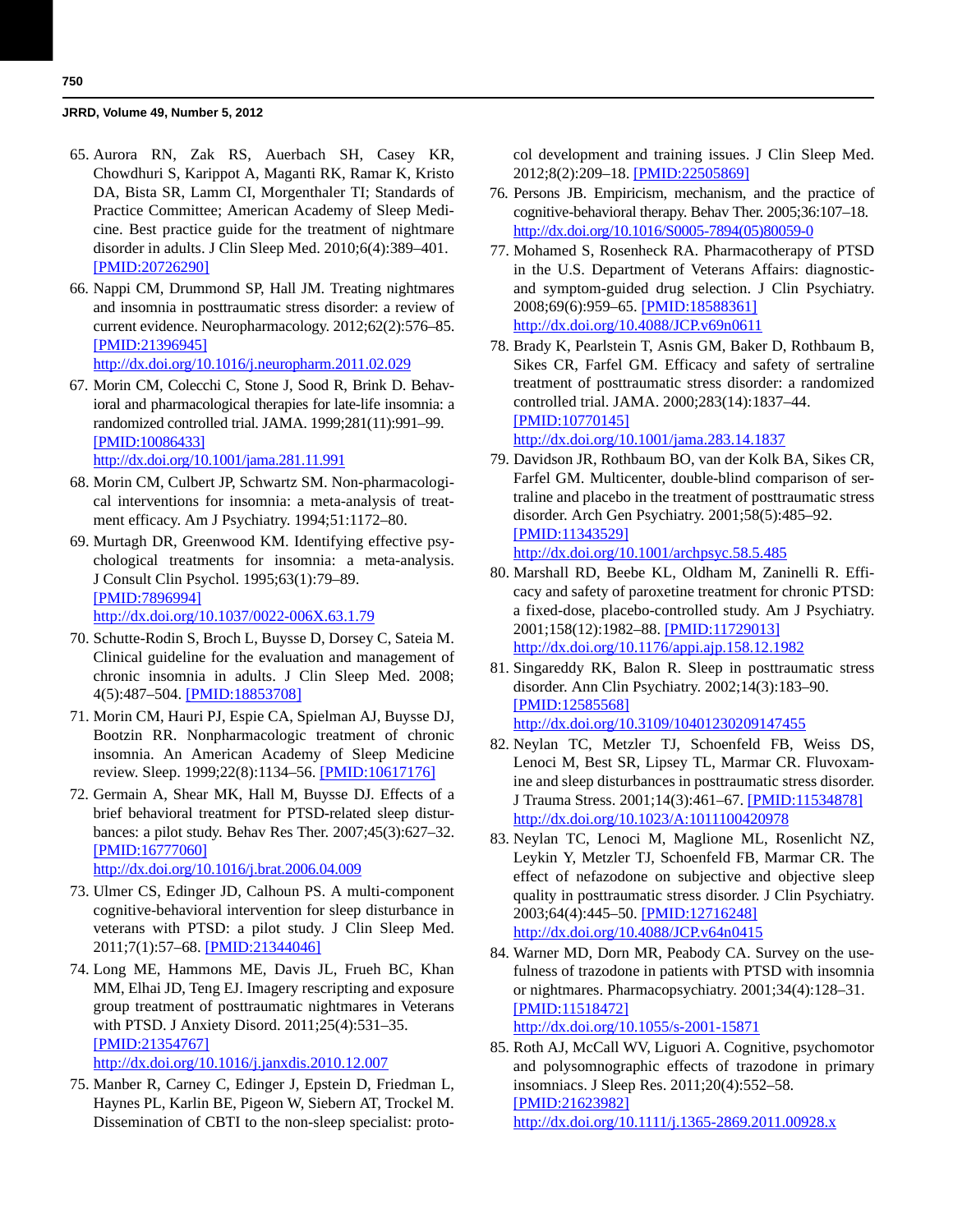- 86. Jacobs-Rebhun S, Schnurr PP, Friedman MJ, Peck R, Brophy M, Fuller D. Posttraumatic stress disorder and sleep difficulty. Am J Psychiatry. 2000;157(9):1525–26. [\[PMID:10964881\]](http://www.ncbi.nlm.nih.gov/entrez/query.fcgi?cmd=Retrieve&db=PubMed&list_uids=10964881&dopt=Abstract) <http://dx.doi.org/10.1176/appi.ajp.157.9.1525>
- 87. Lewis JD. Mirtazapine for PTSD nightmares. Am J Psychiatry. 2002;159(11):1948–49. [\[PMID:12411239\]](http://www.ncbi.nlm.nih.gov/entrez/query.fcgi?cmd=Retrieve&db=PubMed&list_uids=12411239&dopt=Abstract) <http://dx.doi.org/10.1176/appi.ajp.159.11.1948-a>
- 88. Davidson JR, Weisler RH, Butterfield MI, Casat CD, Connor KM, Barnett S, van Meter S. Mirtazapine vs. placebo in posttraumatic stress disorder: a pilot trial. Biol Psychiatry. 2003;53(2):188–91. [\[PMID:12547477\]](http://www.ncbi.nlm.nih.gov/entrez/query.fcgi?cmd=Retrieve&db=PubMed&list_uids=12547477&dopt=Abstract) [http://dx.doi.org/10.1016/S0006-3223\(02\)01411-7](http://dx.doi.org/10.1016/S0006-3223(02)01411-7)
- 89. Serretti A, Mandelli L. Antidepressants and body weight: a comprehensive review and meta-analysis. J Clin Psychiatry. 2010;71(10):1259–72. [\[PMID:21062615\]](http://www.ncbi.nlm.nih.gov/entrez/query.fcgi?cmd=Retrieve&db=PubMed&list_uids=21062615&dopt=Abstract) <http://dx.doi.org/10.4088/JCP.09r05346blu>
- 90. Davidson J, Baldwin D, Stein DJ, Kuper E, Benattia I, Ahmed S, Pedersen R, Musgnung J. Treatment of posttraumatic stress disorder with venlafaxine extended release: a 6-month randomized controlled trial. Arch Gen Psychiatry. 2006;63(10):1158–65. [\[PMID:17015818\]](http://www.ncbi.nlm.nih.gov/entrez/query.fcgi?cmd=Retrieve&db=PubMed&list_uids=17015818&dopt=Abstract) <http://dx.doi.org/10.1001/archpsyc.63.10.1158>
- 91. Stein DJ, Pedersen R, Rothbaum BO, Baldwin DS, Ahmed S, Musgnung J, Davidson J. Onset of activity and time to response on individual CAPS-SX17 items in patients treated for post-traumatic stress disorder with venlafaxine ER: a pooled analysis. Int J Neuropsychop-harmacol. 2009;12(1):23-31. [\[PMID:18544181\]](http://www.ncbi.nlm.nih.gov/entrez/query.fcgi?cmd=Retrieve&db=PubMed&list_uids=18544181&dopt=Abstract) <http://dx.doi.org/10.1017/S1461145708008961>
- 92. Frank JB, Kosten TR, Giller EL Jr, Dan E. A randomized clinical trial of phenelzine and imipramine for posttraumatic stress disorder. Am J Psychiatry. 1988;145(10): 1289–91. [\[PMID:3048121\]](http://www.ncbi.nlm.nih.gov/entrez/query.fcgi?cmd=Retrieve&db=PubMed&list_uids=3048121&dopt=Abstract)
- 93. Davidson JR, Kudler HS, Smith R, Mahorney SL, Lipper S, Hammett E, Saunders WB, Cavenar JO Jr. Treatment of posttraumatic stress disorder with amitriptyline and placebo. Arch Gen Psychiatry. 1990;47(3):259–66. [\[PMID:2407208\]](http://www.ncbi.nlm.nih.gov/entrez/query.fcgi?cmd=Retrieve&db=PubMed&list_uids=2407208&dopt=Abstract) <http://dx.doi.org/10.1001/archpsyc.1990.01810150059010>
- 94. Reist C, Kauffmann CD, Haier RJ, Sangdahl C, DeMet EM, Chicz-DeMet A, Nelson JN. A controlled trial of desipramine in 18 men with posttraumatic stress disorder. Am J Psychiatry. 1989;146(4):513–16. [\[PMID:2648867\]](http://www.ncbi.nlm.nih.gov/entrez/query.fcgi?cmd=Retrieve&db=PubMed&list_uids=2648867&dopt=Abstract)
- 95. Southwick SM, Giller YR, et al. Use of tricyclics and monoamine oxidase inhibitors in the treatment of posttraumatic stress disorder: a quantitative review. In: Murburg MM, editor. Catecholamine function in post-traumatic stress disorder: Emerging concepts. Arlington (VA): American Psychiatric Press; 1994.
- 96. Lerer B, Bleich A, Kotler M, Garb R, Hertzberg M, Levin B. Posttraumatic stress disorder in Israeli combat veter-

ans. Effect of phenelzine treatment. Arch Gen Psychiatry. 1987;44(11):976–81. [\[PMID:3314769\]](http://www.ncbi.nlm.nih.gov/entrez/query.fcgi?cmd=Retrieve&db=PubMed&list_uids=3314769&dopt=Abstract)

<http://dx.doi.org/10.1001/archpsyc.1987.01800230056010>

- 97. Cates ME, Bishop MH, Davis LL, Lowe JS, Woolley TW. Clonazepam for treatment of sleep disturbances associated with combat-related posttraumatic stress disorder. Ann Pharmacother. 2004;38(9):1395–99. [\[PMID:15252193\]](http://www.ncbi.nlm.nih.gov/entrez/query.fcgi?cmd=Retrieve&db=PubMed&list_uids=15252193&dopt=Abstract) <http://dx.doi.org/10.1345/aph.1E043>
- 98. Glass J, Lanctôt KL, Herrmann N, Sproule BA, Busto UE. Sedative hypnotics in older people with insomnia: meta-analysis of risks and benefits. BMJ. 2005; 331(7526):1169–75. [\[PMID:16284208\]](http://www.ncbi.nlm.nih.gov/entrez/query.fcgi?cmd=Retrieve&db=PubMed&list_uids=16284208&dopt=Abstract) <http://dx.doi.org/10.1136/bmj.38623.768588.47>
- 99. Krystal AD, Walsh JK, Laska E, Caron J, Amato DA, Wessel TC, Roth T. Sustained efficacy of eszopiclone over 6 months of nightly treatment: results of a randomized, double-blind, placebo-controlled study in adults with chronic insomnia. Sleep. 2003;26(7):793–99. [\[PMID:14655910\]](http://www.ncbi.nlm.nih.gov/entrez/query.fcgi?cmd=Retrieve&db=PubMed&list_uids=14655910&dopt=Abstract)
- 100. Dieperink ME, Drogemuller L. Zolpidem for insomnia related to PTSD. Psychiatr Serv. 1999;50(3):421. [\[PMID:10096658\]](http://www.ncbi.nlm.nih.gov/entrez/query.fcgi?cmd=Retrieve&db=PubMed&list_uids=10096658&dopt=Abstract)
- 101. Stein MB, Kline NA, Matloff JL. Adjunctive olanzapine for SSRI-resistant combat-related PTSD: a double-blind, placebo-controlled study. Am J Psychiatry. 2002;159(10): 1777–79. [\[PMID:12359687\]](http://www.ncbi.nlm.nih.gov/entrez/query.fcgi?cmd=Retrieve&db=PubMed&list_uids=12359687&dopt=Abstract) <http://dx.doi.org/10.1176/appi.ajp.159.10.1777>
- 102. Leslie DL, Mohamed S, Rosenheck RA. Off-label use of antipsychotic medications in the Department of Veterans Affairs health care system. Psychiatr Serv. 2009;60(9): 1175–81. [\[PMID:19723731\]](http://www.ncbi.nlm.nih.gov/entrez/query.fcgi?cmd=Retrieve&db=PubMed&list_uids=19723731&dopt=Abstract) <http://dx.doi.org/10.1176/appi.ps.60.9.1175>
- 103. Sokolski KN, Denson TF, Lee RT, Reist C. Quetiapine for treatment of refractory symptoms of combat-related posttraumatic stress disorder. Mil Med. 2003;168(6):486–89. [\[PMID:12834142\]](http://www.ncbi.nlm.nih.gov/entrez/query.fcgi?cmd=Retrieve&db=PubMed&list_uids=12834142&dopt=Abstract)
- 104. Williams SG , Alinejad NA, Williams JA, Cruess DF. Statistically significant increase in weight caused by lowdose quetiapine. Pharmacotherapy. 2010;30(10):1011–15. [\[PMID:20874038\]](http://www.ncbi.nlm.nih.gov/entrez/query.fcgi?cmd=Retrieve&db=PubMed&list_uids=20874038&dopt=Abstract) <http://dx.doi.org/10.1592/phco.30.10.1011>
- 105. Cates ME, Jackson CW, Feldman JM, Stimmel AE, Woolley TW. Metabolic consequences of using low-dose quetiapine for insomnia in psychiatric patients. Community Ment Health J. 2009;45(4):251–54. [\[PMID:19472052\]](http://www.ncbi.nlm.nih.gov/entrez/query.fcgi?cmd=Retrieve&db=PubMed&list_uids=19472052&dopt=Abstract) <http://dx.doi.org/10.1007/s10597-009-9200-0>
- 106. Rothbaum BO, Killeen TK, Davidson JR, Brady KT, Connor KM, Heekin MH. Placebo-controlled trial of risperidone augmentation for selective serotonin reuptake inhibitor-resistant civilian posttraumatic stress disorder.